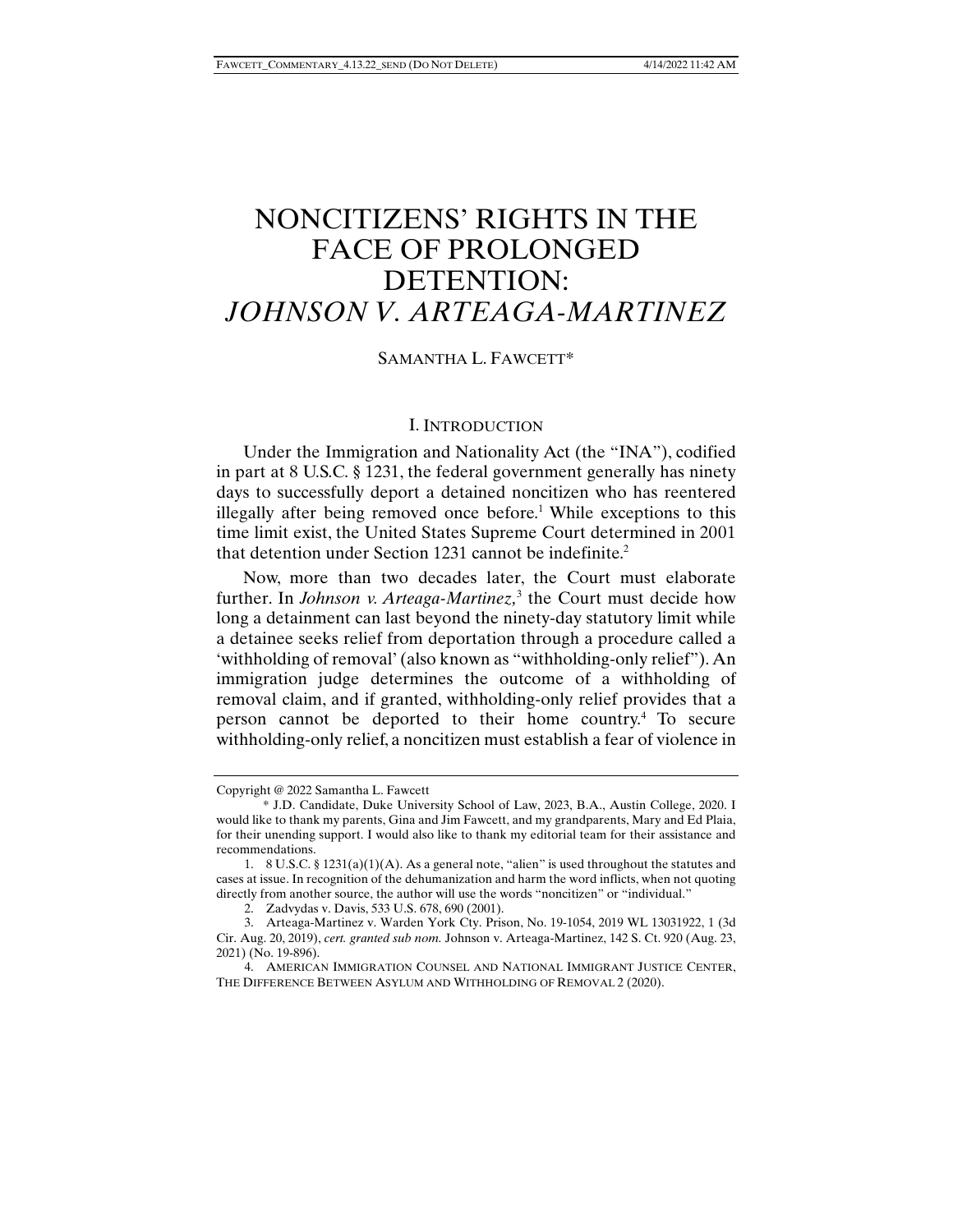their home country.<sup>5</sup> Once established, the United States government cannot deport the noncitizen to their home country without violating the United Nations Convention against Torture.<sup>6</sup>

*Arteaga-Martinez* concerns a specific part of the INA, codified as Section 1231, that allows the government to detain certain noncitizens past the original ninety day removal period.7 In the 2001 case *Zadvydas v. Davis*, the Supreme Court ruled that Section 1231 implicitly does not allow indefinite detention of a noncitizen.<sup>8</sup> In reaching this conclusion, the Court relied on the doctrine of constitutional avoidance.<sup>9</sup> Specifically, the Court held that, while the statute did not prescribe a time frame for detention, serious constitutional concerns would arise under the Fifth Amendment's Due Process Clause if the government were to indefinitely hold a noncitizen.10 Because Section 1231 left room for ambiguity, the Court was able to utilize a reading that avoided consideration of whether the statute violated due process.

Noncitizens waiting for their withholding-only proceedings fall under the purview of the *Zadvydas* rule.11 After *Zadvydas*, the Department of Homeland Security ("DHS") created a process for those detained under Section 1231 with pending withholding-only relief applications to apply for interim release.12 Recently, the Third and Ninth Circuits both found that this DHS process violates Section 1231 because it does not provide the opportunity for an impartial hearing on interim release after six months of detention.13 Though *Arteaga-Martinez* directly concerns only whether the Third Circuit's interpretation is accurate, both Circuits will be affected by the decision of the Court. Ultimately, the Court should adopt the Third Circuit's holding.<sup>14</sup>

 <sup>5. 8</sup> U.S.C. § 1231(b)(3)(A).

 <sup>6.</sup> *Id.*

 <sup>7.</sup> *See* 8 U.S.C. § 1231(a)(6) (allowing for the removal of a noncitizen "who has been determined by the Attorney General to be a risk to the community or unlikely to comply with the order of removal.").

 <sup>8.</sup> *Zadvydas*, 533 U.S. at 690.

 <sup>9.</sup> *Id.* at 689.

 <sup>10.</sup> *Id.* at 680.

 <sup>11.</sup> *See* Johnson v. Guzman Chavez, 141 S. Ct. 2271, 2280 (2021) (holding that these individuals fall under the purview of Section 1231).

 <sup>12.</sup> *See, e.g.*, 8 C.F.R. 241.13.

 <sup>13.</sup> Guerrero-Sanchez v. Warden York Cty. Prison, 905 F.3d 208, 224 (3d Cir. 2018); Diouf v. Napolitano, 634 F.3d 1081, 1092 (9th Cir. 2011).

 <sup>14.</sup> The Supreme Court also granted certiorari this term to another case arising from the Ninth Circuit that also concerns detention under Section 1231(a)(6). *See generally* Garland v. Gonzalez, No. 20-322 (U.S. argued Jan. 11, 2022). *Gonzalez* additionally poses a question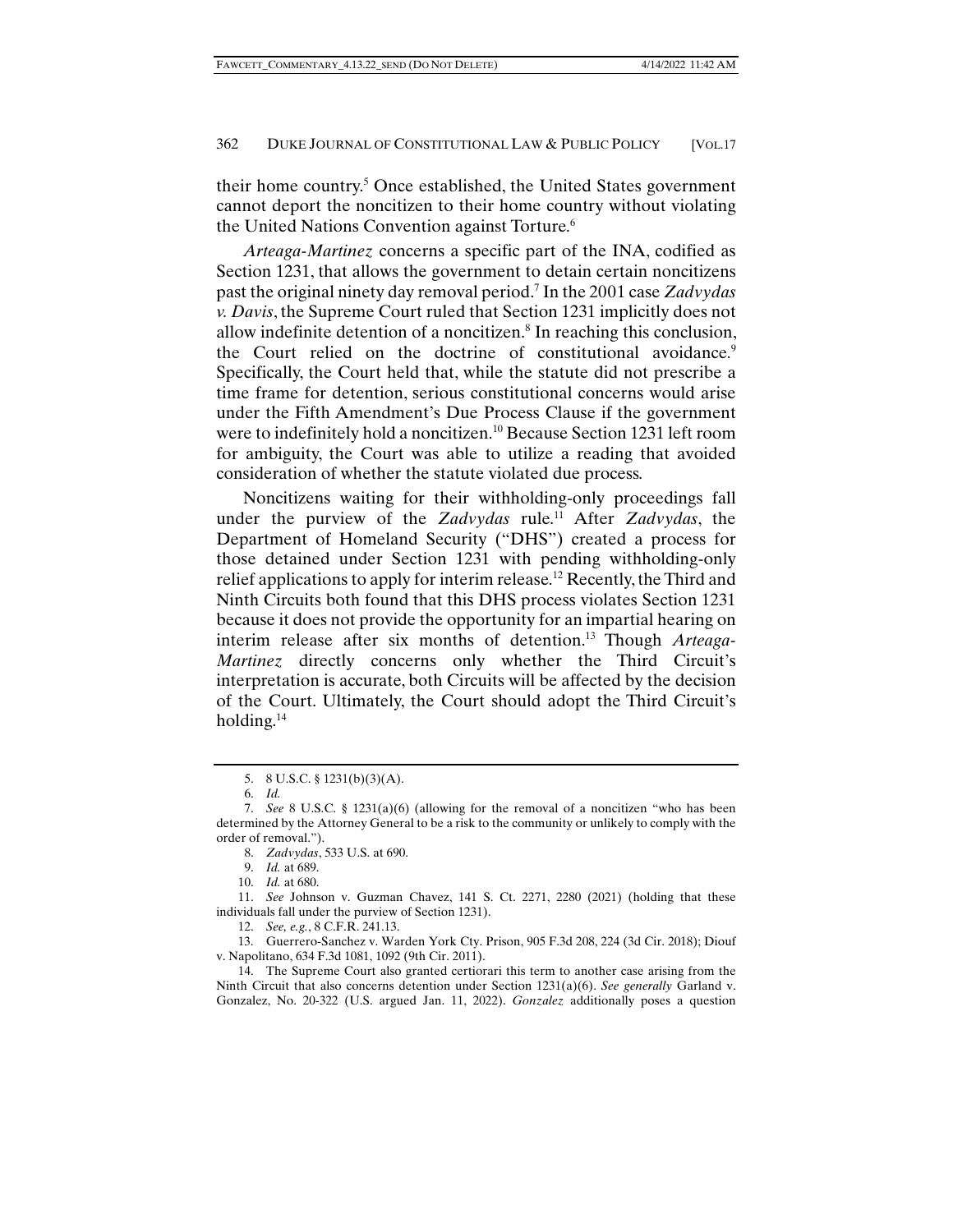#### II. FACTS AND PROCEDURAL BACKGROUND

Respondent Antonio Arteaga-Martinez is a citizen of Mexico who has entered the United States four times.<sup>15</sup> After living in the United States for ten years,<sup>16</sup> Arteaga-Martinez left to visit an ill family member in Mexico.<sup>17</sup> While there, Arteaga-Martinez and his family were attacked by a criminal street gang, and he was beaten, robbed, and had his car stolen.<sup>18</sup> The gang left a note with a death threat, telling him not to report them to the police.<sup>19</sup> Fearful of further violence, Arteaga-Martinez reentered the United States in 2012.20 He was apprehended at the border and removed under an expedited removal order.<sup>21</sup> However, Arteaga-Martinez alleges he reentered the United States later that same year.<sup>22</sup> In 2018, Immigration and Customs Enforcement  $("ICE")$ , an agency within DHS, arrested and detained him.<sup>23</sup>

At the time of his arrest, Arteaga-Martinez had continuously lived in the United States for nearly six years, had no criminal record other than traffic violations, and was expecting the birth of his first child in the United States.<sup>24</sup> As an order of removal had previously been issued against him,<sup>25</sup> ICE reinstated his prior removal order.<sup>26</sup> While in detention, Arteaga-Martinez voiced his fear of violence in Mexico.<sup>27</sup>

An asylum officer determined Arteaga-Martinez had reasonable fear of persecution and torture in Mexico during an interview.28 Arteaga-Martinez applied for withholding of removal under Section

16. Brief for Petitioners, *supra* note 15, at 6.

 17. Brief for Respondent at 8, Johnson v. Arteaga-Martinez, No. 19-896 (U.S. argued Jan. 11, 2022) [hereinafter Brief for Respondent].

18. *Id.* 

19. *Id.* at 8–9.

20. *Id.* at 8.

21. Brief for Petitioners, *supra* note 15, at 6.

22. *Id.*

23. *Id.*

24. *Id.*

regarding class action lawsuits. *Id.* The two cases have not been consolidated.

 <sup>15.</sup> These entries were as follows: 1) in February 2000, after which he was apprehended and voluntarily returned to Mexico; 2) in April 2001, after which he voluntarily returned to Mexico ten years later; 3) in July 2012, where he was stopped at the border and removed; and 4) in September 2012. Brief for Petitioners at 6, Johnson v. Arteaga-Martinez, No. 19-896 (U.S. argued Jan. 11, 2022) [hereinafter Brief for Petitioners].

 <sup>25.</sup> *See* 8 U.S.C. § 1231(a)(5) (stating that when the government finds a noncitizen "has reentered the United States illegally after having been removed or having departed voluntarily[] under an order of removal, [this] prior order . . . is reinstated from its original date and is not subject to being reopened or reviewed."). *See also* discussion *infra* III. Legal History.

 <sup>26.</sup> Brief for Petitioners, *supra* note 15, at 6.

 <sup>27.</sup> Brief for Respondent, *supra* note 17, at 8.

 <sup>28.</sup> *Id.* at 9.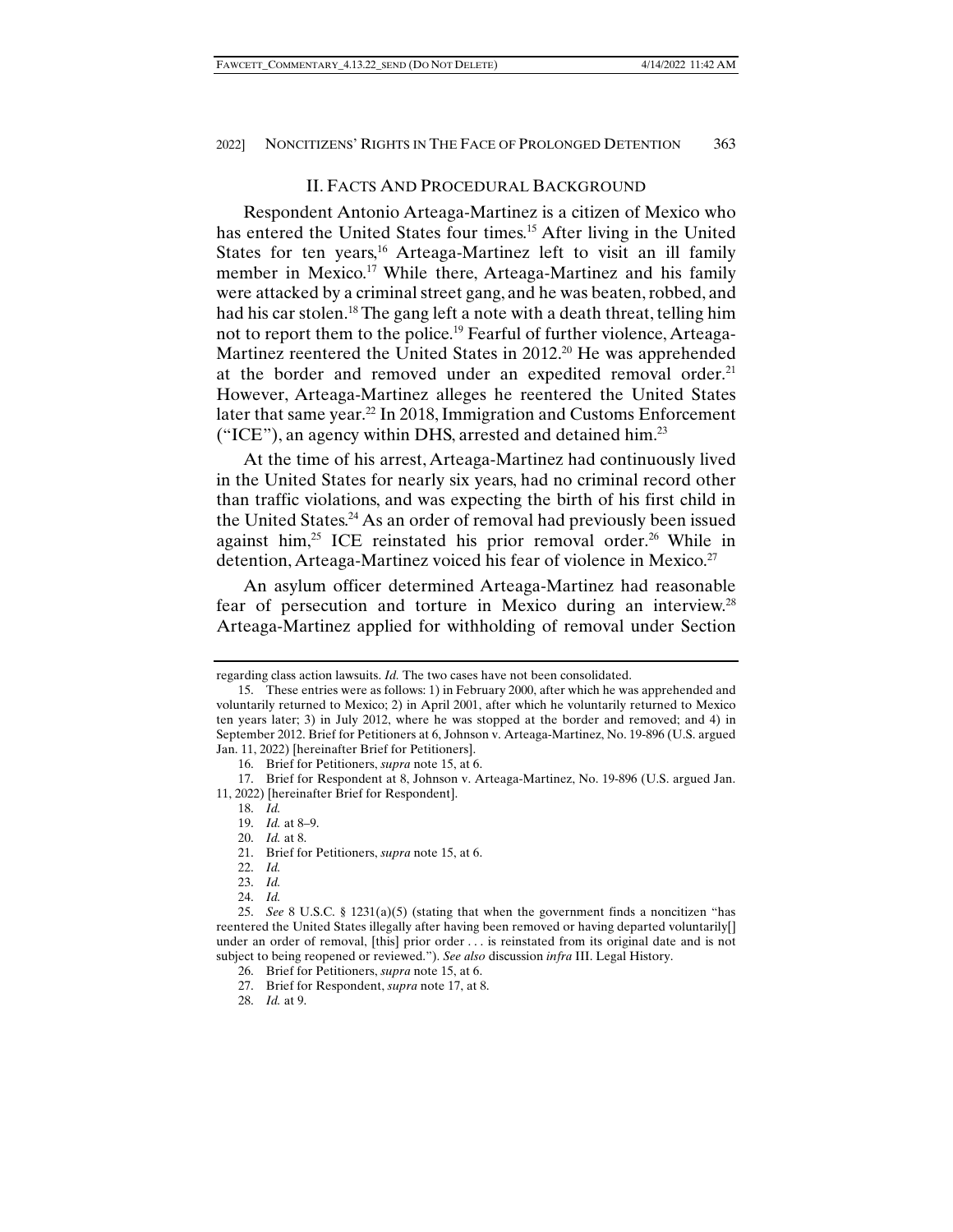$1231(b)(3).^{29}$  Under this statute, with limited exceptions,<sup>30</sup> the American government cannot remove a noncitizen to a country where his or her life or freedom would be threatened.<sup>31</sup> DHS informed Arteaga-Martinez of an upcoming administrative review to assess his flight risk.<sup>32</sup> Although the DHS review process did permit his release,<sup>33</sup> Arteaga-Martinez was denied release without a hearing a month later. $34$ 

As Arteaga-Martinez's time in detention neared six months without a withholding-only hearing, he moved unopposed for a bond hearing to determine if he could be released while waiting.<sup>35</sup> The magistrate judge noted that in accordance with *Guerrero-Sanchez v. Warden York County Prison*, 36 because Arteaga-Martinez was subject to a reinstated removal order and was detained under Section 1231(a), he was "entitled to a bond hearing before an Immigration Judge after prolonged detention, which is generally after six months of custody."37 The magistrate judge thus recommended that Arteaga-Martinez receive a bond hearing.<sup>38</sup> The District Court then adopted the magistrate report and recommendation in its entirety, ordering an individualized bond hearing in accordance with *Guerrero-Sanchez*. 39 Arteaga-Martinez motioned, again unopposed, for summary affirmation of the order of the District Court, which the Third Circuit granted, noting that neither party disputed that *Guerrero-Sanchez* controls.40

Arteaga-Martinez received a bond hearing in November 2018, in which it was ordered that he be released on bond until his withholding

 <sup>29.</sup> *Id.*

 <sup>30.</sup> The exceptions in this statute are not relevant in this case.

 <sup>31. 8</sup> U.S.C. 1231(b)(3)(A) ("Notwithstanding paragraphs (1) and (2), the Attorney General may not remove an alien to a country if the Attorney General decides that the alien's life or freedom would be threatened in that country because of the alien's race, religion, nationality, membership in a particular social group, or political opinion.").

 <sup>32.</sup> Brief for Respondent, *supra* note 17, at 9.

 <sup>33.</sup> *See* discussion *infra* III. Legal History.

 <sup>34.</sup> Brief for Respondent, *supra* note 17, at 9.

 <sup>35.</sup> *Id.* at 10.

 <sup>36.</sup> Guerrero-Sanchez v. Warden York Cty. Prison, 905 F.3d 208, 224 (3d Cir. 2018) (holding that Section 1231(a)(6) requires detainees awaiting withholding of removal decisions to receive impartial bond hearings by immigration judges after six months of detention).

 <sup>37.</sup> Petition for Writ of Certiorari at Appendix C, 4a, Johnson v. Arteaga-Martinez, No. 19- 896 (U.S. argued Jan. 11, 2022) [hereinafter Petition for Writ of Certiorari].

 <sup>38.</sup> *Id.* at Appendix C, 5a.

 <sup>39.</sup> *Id.* at Appendix B, 3a.

 <sup>40.</sup> Arteaga-Martinez v. Warden York Cty. Prison, No. 19-1054, 2019 WL 13031922, 1 (3d Cir. Aug. 20, 2019).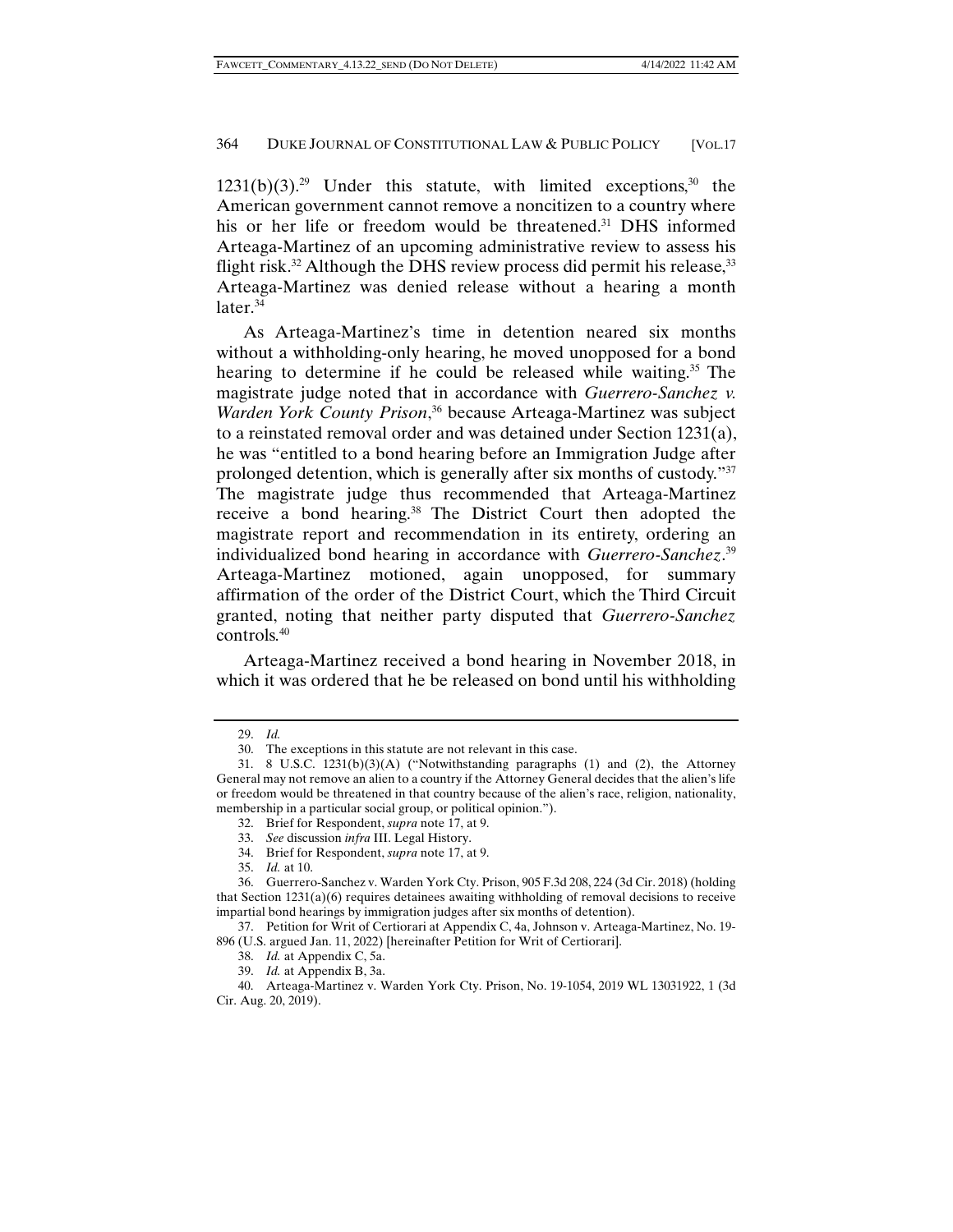of removal application was resolved.<sup>41</sup> To this day, Arteaga-Martinez has not received a hearing on withholding-only relief: His hearing was postponed, then rescheduled to August 2021, and is now planned for May 2023.42

In the interim, Petitioners (the acting director of ICE, the Warden of York County Prison, the Field Director of ICE, and the Acting Secretary of Homeland Security) appealed the Third Circuit's decision to the Supreme Court in 2020.<sup>43</sup> The Court granted certiorari.<sup>44</sup>

## III. LEGAL HISTORY

The Immigration and Nationality Act provides a framework for removal of noncitizens from the United States.<sup>45</sup> The Act prescribes a certain removal procedure for those who have entered the United States previously, were removed, but have since reentered.<sup>46</sup> Under 8 U.S.C. § 1231(a)(5), "[i]f the Attorney General finds that an alien has reentered the United States illegally after having been removed or having departed voluntarily[] under an order of removal, the prior order . . . is reinstated . . . and is not subject to being reopened or reviewed."47 The statute mandates that the individual be removed within a period of ninety days, during which they may be detained.<sup>48</sup>

However, there is an exception for a noncitizen who "expresses a fear of returning to the country [of origin]."49 In such instances, "the alien shall be immediately referred to an asylum officer for an interview to determine whether the alien has a reasonable fear of persecution or torture."50 A "reasonable fear of persecution or torture" exists where

 <sup>41.</sup> Brief for Respondent, *supra* note 17, at 10–11.

 <sup>42.</sup> *Id.*

 <sup>43.</sup> Petition for Writ of Certiorari, *supra* note 37, at II.

 <sup>44.</sup> Johnson v. Arteaga-Martinez, 210 L. Ed. 2d 1009, 1 (Aug. 23, 2021).

<sup>45</sup>*. See* 8 U.S.C. § 1101 (describing the general provisions of the Act).

 <sup>46. 8</sup> U.S.C. § 1231(a)(5).

 <sup>47.</sup> *Id.*

 <sup>48.</sup> *Id.* (a)(1)–(2).

 <sup>49.</sup> *Id.* (b)(3)(A) ("[T]he Attorney General may not remove an alien to a country if the Attorney General decides that the alien's life or freedom would be threatened in that country because of the alien's race, religion, nationality, membership in a particular social group, or political opinion."). There are exceptions to this general rule, none of which are relevant here, but are listed under 8 U.S.C. § 1231(b)(3)(B) (including items such as if "the alien ordered, incited, assisted, or otherwise participated in the persecution of an individual because of the individual's race, religion, nationality, membership in a particular social group, or political opinion," among others).

 <sup>50. 8</sup> C.F.R. § 241.8(e) (noting reasonable fear of persecution or torture is to be determined "pursuant to § 208.31 of this [C]hapter.").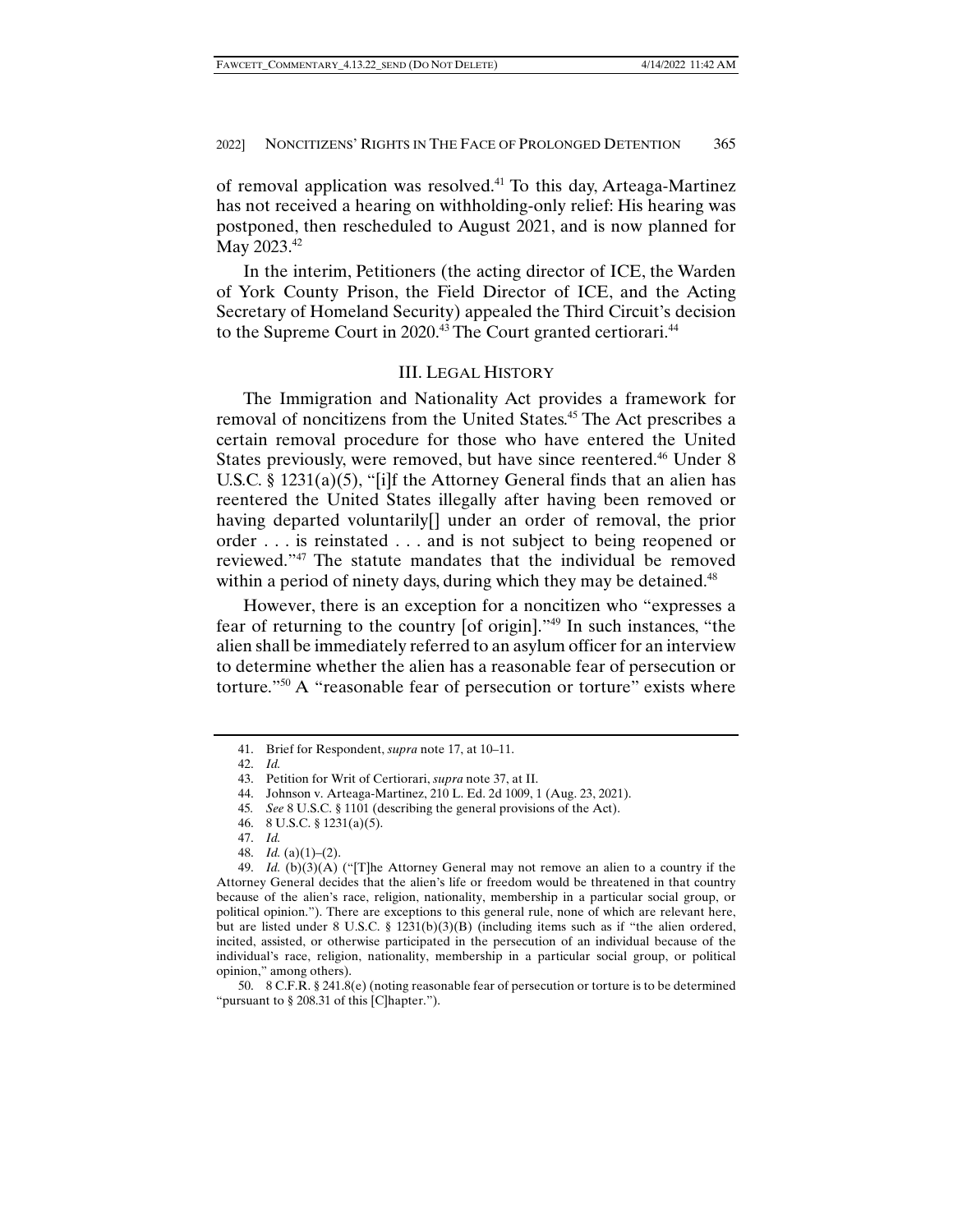the noncitizen "establishes a reasonable possibility that he or she would be persecuted on account of his or her race, religion, nationality, membership in a particular social group or political opinion, or a reasonable possibility that he or she would be tortured in the country of removal."51 Once qualified, the noncitizen cannot be removed to the original country under any circumstance.<sup>52</sup>

Under this legal regime, the question arises: how long past ninety days may a detainee be held as their application is evaluated? Section  $1231(a)(6)$  allows the government to continue detention after ninety days, reading in full:

> An alien ordered removed who is inadmissible under [S]ection 1182 of this title, removable under [the INA] . . . or who has been determined by the Attorney General to be a risk to the community or unlikely to comply with the order of removal, *may* be detained beyond the removal period and, if released, shall be subject to the terms of supervision in paragraph (3).

After the ninety day removal period expires, Section 1231(a)(6) provides that the government may either release a noncitizen under supervision *or* continue to detain a noncitizen who: 1) is inadmissible; 2) is removable (due to status, entry condition, criminal conduct, or national security concerns); or 3) is a danger to the public or a flight risk.53 Noncitizens falling outside of these categories are automatically subject to release after the ninety day removal period, within terms of supervision.<sup>54</sup>

For individuals who fall *within* these categories, the statute does not expressly prescribe how long they can be detained after the ninety-day

 <sup>51.</sup> *Id.* § 208.31(c).

 <sup>52. 8</sup> U.S.C. § 1231(b)(3)(A) ("[T]he Attorney General may not remove . . . if the Attorney General decides that the alien's life or freedom would be threatened in that country because of the alien's race, religion, nationality, membership in a particular social group, or political opinion."). But this provision does not stop removal to another country where there is no legitimate threat. *See* Johnson v. Guzman Chavez, 141 S. Ct. 2271, 2286 (2021) ("[W]ithholdingonly relief is country-specific . . . . It says nothing, however, about the antecedent question whether an alien is to be removed from the United States.").

 <sup>53.</sup> *See, e.g.*, *Guzman Chavez*, 141 S. Ct. at 2281 ("[T]he statute provides that an alien may be detained beyond the removal period or released under supervision if he is (1) inadmissible, (2) removable as a result of violations of status requirements, entry conditions, or the criminal law, or for national security or foreign policy reasons, or (3) a risk to the community or unlikely to comply with the removal order.").

 <sup>54.</sup> *See* 8 U.S.C. § 1231(a)(6) (providing no means of detention for those falling outside the prescribed category); *Guzman Chavez*, 141 S. Ct. at 2286 ("If no exception applies, an alien who is not removed within the [ninety] day removal period will be released subject to supervision."). The terms of supervision include items such as appearing periodically before an immigration official. 8 U.S.C. § 1231(a)(3).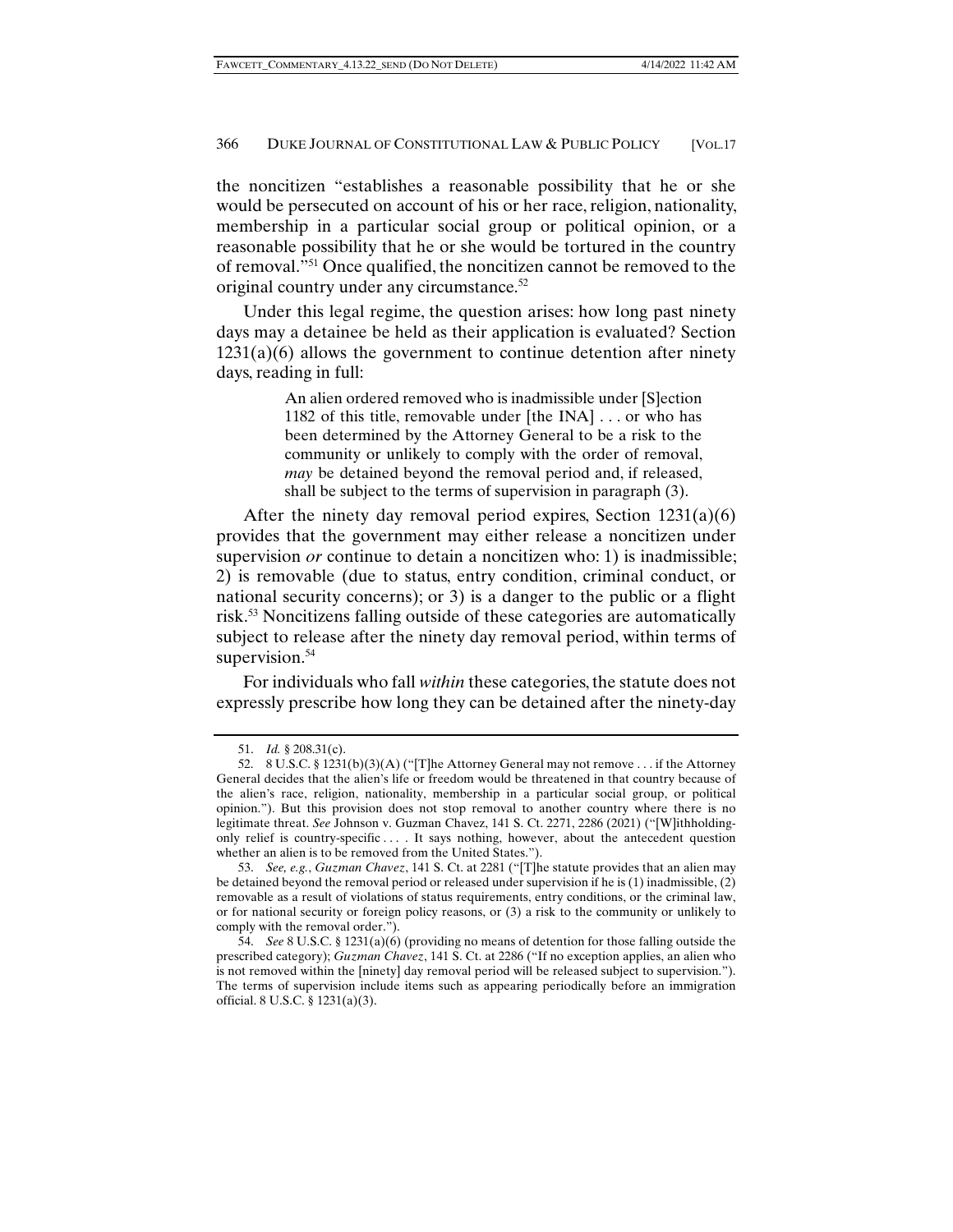removal period has expired.55 But, in *Zadvydas v. Davis*, the Supreme Court held that Section  $1231(a)(6)$  must be read with an "implicit" limitation," without which "serious" due process concerns would arise. The Court elaborated that detention past ninety days must be limited "to a period *reasonably necessary* to bring about that alien's removal from the United States."56 The Court identified that a six-month detention would be presumptively reasonable, but that after six months, if it is determined that "there is no significant likelihood of removal in the reasonably foreseeable future," the noncitizen must be released. $57$ Importantly, this release does not then mean the noncitizen is entirely free.58

The Department of Homeland Security has since provided regulations implementing the *Zadvydas* understanding of Section  $1231(a)(6)$  in the context of applicants for withholding of removal. Under DHS regulations, such an applicant may file a written request for interim release and must show that "there is no significant likelihood of removal in the reasonably foreseeable future."59 The regulations provide for the possibility of an interview, $60$  the factors that may be taken into consideration, $61$  and the process for a decision by  $D<sup>45</sup>$ .62

In 2018, however, the Third Circuit found these regulations inconsistent with Section 1231(a)(6) in *Guerrero-Sanchez*. 63 The Third Circuit noted that the regulations created due process issues by placing the burden on the noncitizen to apply for release, and by providing no basis for appeal from the decision of a "not ostensibly neutral" DHS employee.<sup>64</sup> The Third Circuit thus concluded the DHS process raised

<sup>55</sup>*. See* 8 U.S.C. § 1231(a)(6) (providing no period of time).

 <sup>56.</sup> Zadvydas v. Davis, 533 U.S. 678, 689 (2001) (emphasis added).

 <sup>57.</sup> *Id.* at 701.

 <sup>58.</sup> *See* 8 U.S.C. § 1231(a)(3) (providing terms of supervision a noncitizen is subject to upon release).

 <sup>59. 8</sup> C.F.R. 241.13(d)(1).

 <sup>60.</sup> *Id.* (e)(5).

 <sup>61.</sup> *Id.* (f).

 <sup>62.</sup> *Id.* (g).

 <sup>63.</sup> *See* Guerrero-Sanchez v. Warden York Cty. Prison, 905 F.3d 208, 227 (3d Cir. 2018) (declining to defer to DHS regulations in part because "[t]he DHS regulations that implement the Government's detention authority under  $\S 1231(a)(6)$  themselves 'raise serious constitutional concerns.'") (quoting Diouf v. Napolitano, 634 F.3d 1081, 1091 (9th Cir. 2011)).

<sup>64.</sup> *Id.* ("These regulations ... provide administrative custody reviews after 90 days, 180 days, and 18 months . . . by DHS employees who are not ostensibly neutral decision makers such as immigration judges. Importantly, the regulations also place the burden on *the alien*, rather than the Government, to prove that he or she is *not* a flight risk or a danger to the society . . . and 'there is no appeal from [the] . . . decision.'") (internal citations omitted).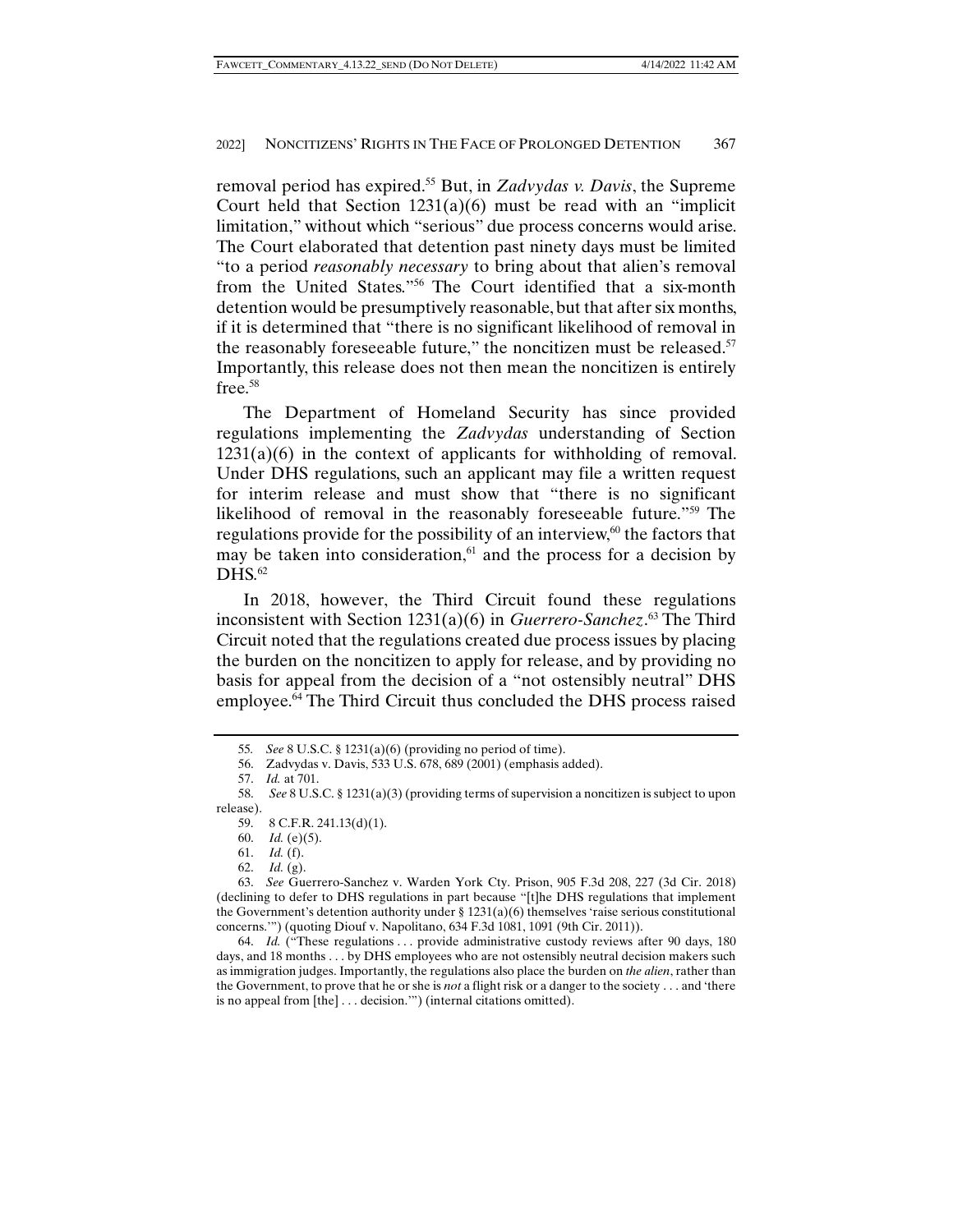serious constitutional concerns.<sup>65</sup> Consequently, the Court held that *Chevron* deference, the typical judicial deference afforded to reasonable interpretations by an agency of an ambiguous statute, $66$ could not be applied to the DHS regulations because a court cannot "defer to an agency's interpretation of a statute that raise[s] serious constitutional doubts."67

The Third Circuit relied on the canon of constitutional avoidance to strike down the regulations as inconsistent with Section  $1231(a)(6)$ .<sup>68</sup> Specifically, the court declined to determine that, even if the DHS regulations were consistent with Section 1231(a)(6), the statute *itself*  may be unconstitutional on due process grounds.<sup>69</sup> Instead, adopting the Ninth Circuit's interpretation,<sup>70</sup> and influenced by *Zadvydas*,<sup>71</sup> the Third Circuit held that Section  $1231(a)(6)$  comports with due process<sup>72</sup> because it requires detainees awaiting withholding of removal decisions to receive impartial bond hearings by immigration judges after six months of detention.<sup>73</sup> To continue to keep a noncitizen detained, the government has the burden of proving that the noncitizen is a flight risk or danger<sup>74</sup> by clear and convincing evidence.<sup>75</sup> If the government fails to do so, the noncitizen must be released under supervision until their hearing.<sup>76</sup>

A recent Supreme Court case, *Johnson v. Guzman Chavez*, may

68. *Id.* at 223.

74. *Id.*

 <sup>65.</sup> *Id.*

 <sup>66.</sup> Chevron, U.S.A. v. Nat. Res. Def. Council, Inc., 467 U.S. 837, 843 (1984) ("If, however, the court determines Congress has not directly addressed the precise question at issue, the court does not simply impose its own construction on the statute, as would be necessary in the absence of an administrative interpretation. Rather, if the statute is silent or ambiguous with respect to the specific issue, the question for the court is whether the agency's answer is based on a permissible construction of the statute."). The judiciary must reject administrative interpretations based on impermissible interpretations of the statute. *Id.*

 <sup>67.</sup> *Guerrero-Sanchez*, 905 F.3d at 226.

 <sup>69.</sup> *See id.* ("We therefore find that it may be the case that the Due Process Clause prohibits prolonged detention under § 1231(a)(6) without a bond hearing ... . Despite the constitutional concerns raised . . . we decline to decide whether [] continued confinement violated the Due Process Clause . . . . We assume that Congress does not intend to pass unconstitutional laws . . . . We therefore invoke the canon of constitutional avoidance . . . .").

 <sup>70.</sup> *Id.* at 224.

 <sup>71.</sup> *See id.* at 226 ("Indeed, in *Zadvydas*, the Supreme Court, while interpreting § 1231(a)(6) in a related context, adopted a presumption that aliens could be reasonably detained without a hearing for six months . . . .").

 <sup>72.</sup> *Id.* at 227.

 <sup>73.</sup> Guerrero-Sanchez v. Warden York Cty. Prison, 905 F.3d 208, 224 (3d Cir. 2018).

 <sup>75.</sup> *Id*. n. 12.

 <sup>76.</sup> *Id.* at 224.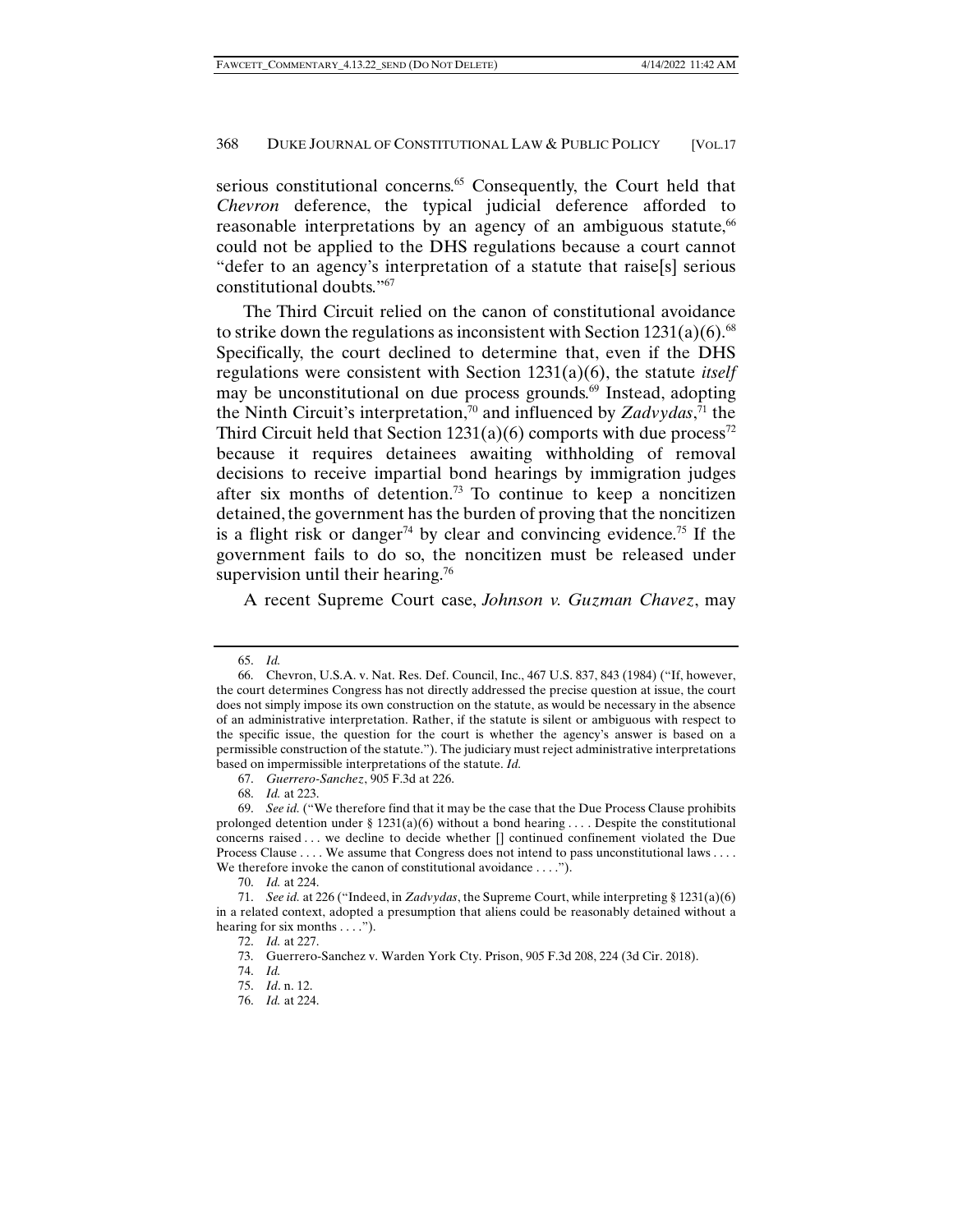influence how the Court decides *Arteaga-Martinez*. In *Guzman Chavez*, the Court considered if 8 U.S.C. § 1226 or 8 U.S.C. § 1231 applied to deported noncitizens who reentered the United States and were ordered removed again, but who sought withholding of removal based on fear of persecution.<sup>77</sup> The Court held that these individuals, who were in situations similar to Arteaga-Martinez's, are governed by Section 1231.78 Notably, but in dicta, the Court stated that under Section 1231, an individual "is not entitled to a bond hearing."79

## IV. PETITIONERS' ARGUMENT

In *Arteaga-Martinez*, the Supreme Court must examine the Third Circuit's interpretation of Section 1231 and decide whether a noncitizen awaiting a withholding of removal decision is entitled to a bond hearing by an immigration officer after six months of detention to determine suitability for interim release. Petitioners contend that the Third (and Ninth) Circuits critically erred in their common interpretation of the statute and misused the doctrine of constitutional avoidance. They further assert that the DHS regulations are valid as written and should be followed. Their argument has four main components: 1) the circuit courts misinterpreted Section 1231; 2) new Supreme Court precedent requires upholding the DHS regulations; 3) the circuit courts erred in utilizing constitutional avoidance; and 4) *Zadvydas* does not require a bond hearing.

#### *A. Statutory Argument*

Petitioners argue that the Third and Ninth Circuits not only misinterpret Section 1231, but rewrite it.<sup>80</sup> They find four major statutory issues with the circuit courts' shared interpretation: 1) it creates additional unnecessary legal requirements, 2) it eliminates certain categories within the statute, 3) it shifts authority between agencies under the Executive Branch, and 4) by granting additional rights to noncitizens, it undermines the plain words of the statute. $81$ 

First, Petitioners argue that Section  $1231(a)(6)$ 's plain language "says nothing about six-month cutoffs, bond hearings, exceptions for noncitizens whose release or removal is imminent, immigration judges,

 <sup>77.</sup> Johnson v. Guzman Chavez, 141 S. Ct. 2271, 2280 (2021).

 <sup>78.</sup> *Id.*

 <sup>79.</sup> *Id.*

 <sup>80.</sup> Brief for Petitioners, *supra* note 15, at 10.

 <sup>81.</sup> *Id.* at 9–13.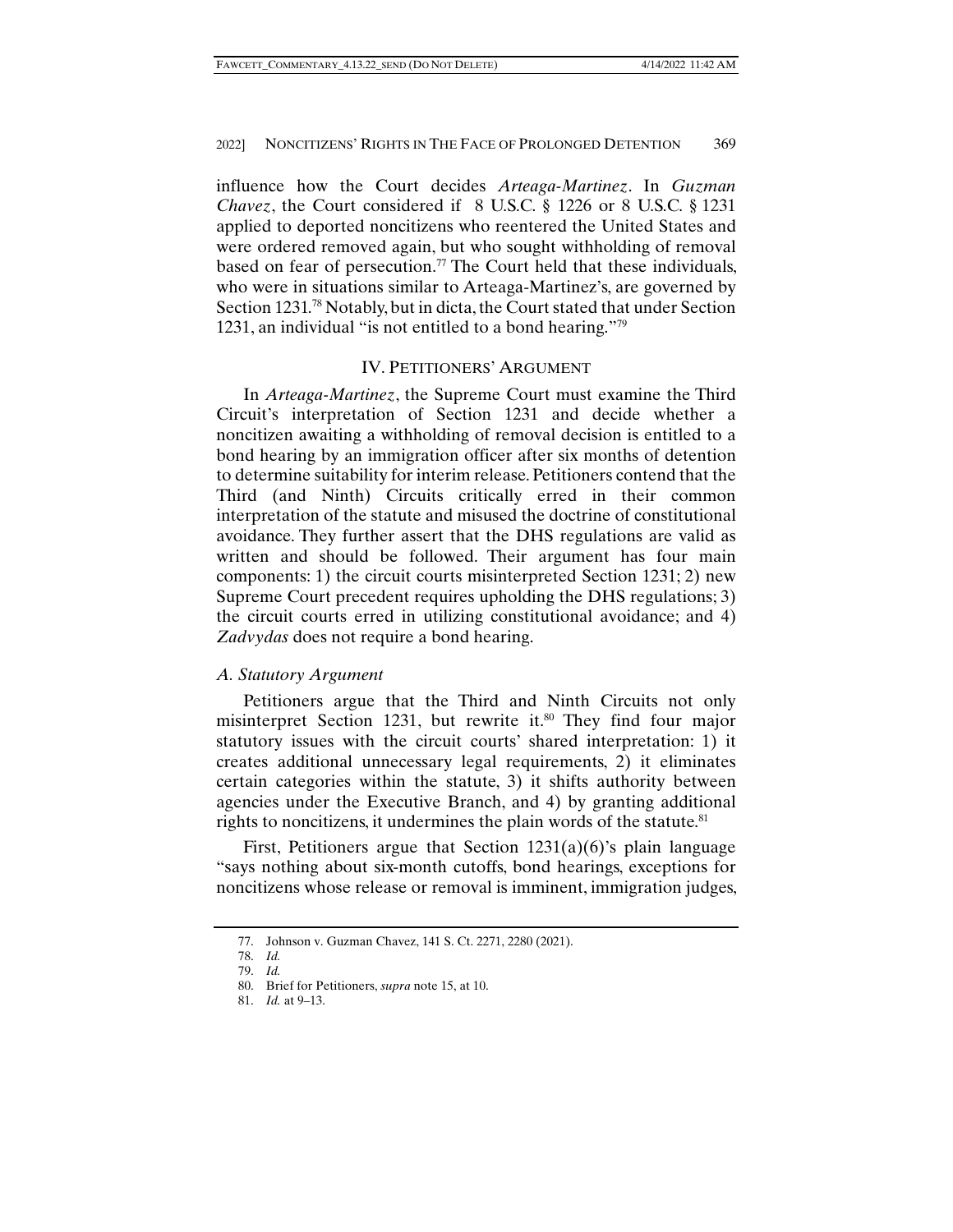or proof by clear and convincing evidence."82 They explain that Congress knows how to place these requirements into statutes, citing laws that explicitly require a hearing before an immigration judge<sup>83</sup> or proof by clear and convincing evidence.<sup>84</sup> Petitioners argue that, if Congress wanted to include these requirements in Section 1231(a)(6), they would have explicitly done so.

Next, Petitioners argue the circuit court decisions ignore key provisions in Section 1231. Petitioners assert that Section 1231(a)(6) only applies to certain noncitizens listed in the statute. They contend that the circuit court opinions only recognize danger to the community and flight risk as reasons for continually holding someone after the sixmonth period, effectively writing out the other grounds from the statute.<sup>85</sup>

Third, Petitioners note that the circuit courts improperly shifted authority within the Executive Branch.<sup>86</sup> In Section 1231(a)(6), Congress initially allocated enforcement authority to the Department of Justice ("DOJ"), $87$  but later transferred it to DHS under 6 U.S.C. § 557.88 The circuit court opinions give power back to DOJ by requiring that an immigration judge decide if a noncitizen poses a flight risk or danger, rather than have DHS decide.<sup>89</sup>

Fourth and finally, Petitioners point to Section 1231(h), which prescribes statutory construction: "[n]othing in this section shall be construed to create any substantive or procedural right or benefit that is legally enforceable by any party against the United States or its agencies or officers or any other person."90 Petitioners believe the circuit courts created a new right in contravention of this section when they each found that the statute requires a bond hearing overseen by a judge in which the government must meet the burden of proof.

 <sup>82.</sup> *Id.* at 10.

<sup>83.</sup> *See id.* (citing as examples 8 U.S.C. § 1225(b)(1)(B)(iii)(III), § 1229a(a)(1), and §  $1232(a)(5)(D)(i)).$ 

 <sup>84.</sup> *See id.* (citing as an example 8 U.S.C. § 1229a(c)(3)(A)).

 <sup>85.</sup> Brief for Petitioners, *supra* note 15*,* at 11. Petitioners list these grounds for holding after the removal period to include "when the noncitizen is (1) 'inadmissible'; (2) 'removable' for national-security or foreign-policy reasons or for violating status requirements, entry conditions, or certain criminal laws; (3) 'a risk to the community'; or (4) 'unlikely to comply with the order of removal' (i.e., a flight risk)." *Id.*

 <sup>86.</sup> *Id.*

 <sup>87. 8</sup> U.S.C. § 1231(a)(6).

 <sup>88. 6</sup> U.S.C. § 557.

 <sup>89.</sup> Brief for Petitioners, *supra* note 15, at 12.

 <sup>90. 8</sup> U.S.C. § 1231(h).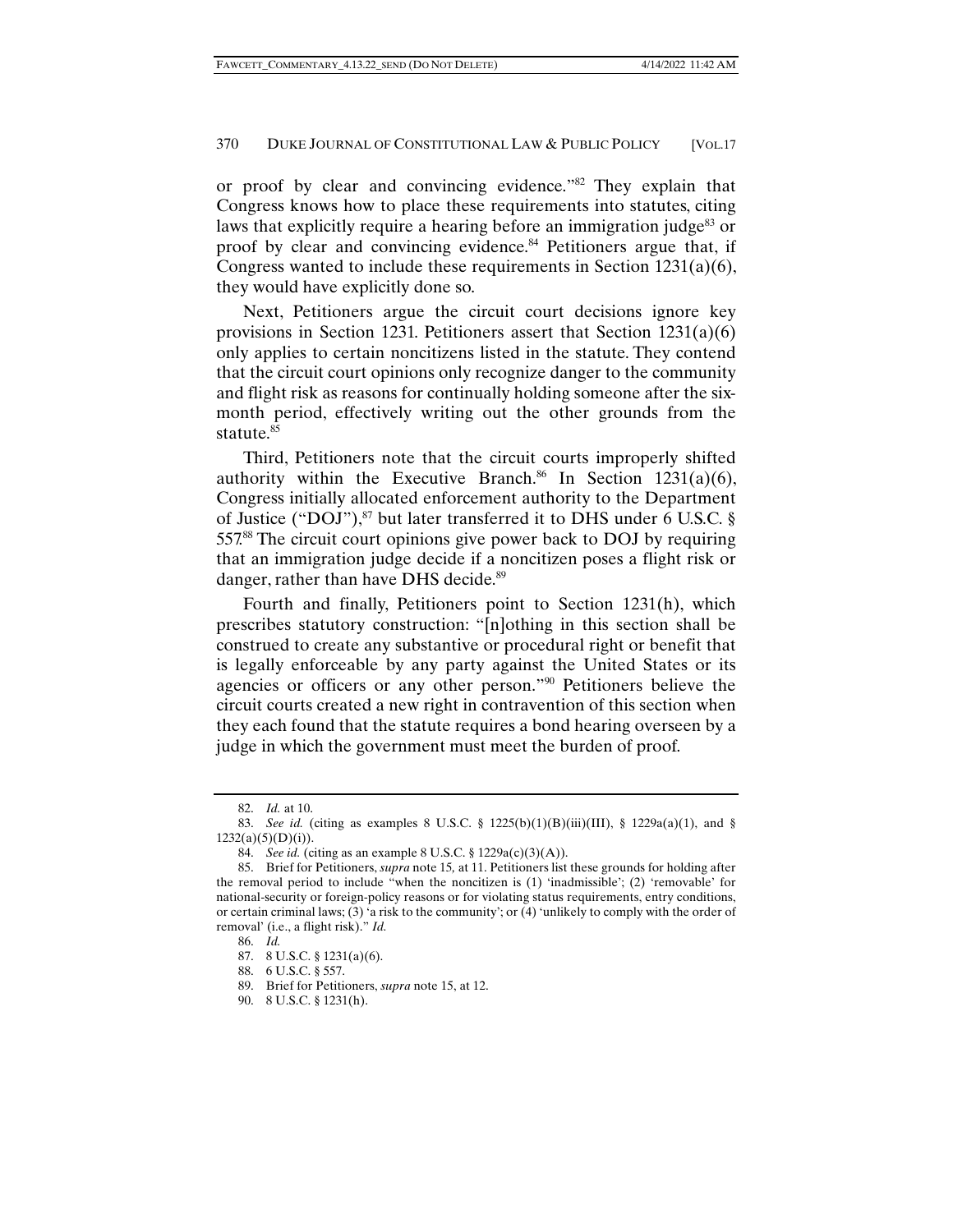## *B. Supreme Court Precedent*

In addition to their statutory arguments, Petitioners cite both recent and longstanding Supreme Court precedent to support their position. Specifically, Petitioners assert the lower court interpretation contradicts the Court's 2021 decision in *Guzman Chavez*. 91 As noted earlier, *Guzman Chavez* concerned whether individuals like Arteaga-Martinez fell under the purview of Section  $1231$ .<sup>92</sup> The Court in dicta stated that, if so, such individuals would not be entitled to a bond hearing.93 Further, Petitioners cite the 1978 case *Vermont Yankee v. Natural Resources Defense Council*, 94 in which the Court held that, while agencies could grant additional procedural rights, "reviewing courts are generally not free to impose them if the agencies have not chosen to grant them."95 While there may be circumstances where a reviewing court could do so, the Supreme Court noted that such circumstances would be "extremely rare."96 Petitioners thus argue that while DHS can create procedures like bond hearings, courts cannot.<sup>97</sup>

# *C. Incorrect Use of Constitutional Avoidance*

Both the Third and Ninth Circuits used the canon of constitutional avoidance to read Section 1231 to require a bond hearing.<sup>98</sup> Petitioners, however, note that this canon should only be used when a statute has many possible interpretations, allowing a court to choose one that does not violate the Constitution.99 Here, Petitioners assert there is *no* plausible interpretation of Section 1231(a)(6) that would require a bond hearing, and so the circuit courts created, rather than chose, an interpretation.100 Petitioners emphasize that the DHS regulations *do* 

 <sup>91.</sup> Brief for Petitioners, *supra* note 15, at 14.

 <sup>92.</sup> *See, supra*, III. Legal History.

 <sup>93.</sup> *Id.* 

 <sup>94.</sup> Brief for Petitioners, *supra* note 15, at 15.

 <sup>95.</sup> Vermont Yankee Nuclear Power Corp. v. Nat. Res. Def. Council, Inc., 435 U.S. 519, 524 (1978) (citing United States v. Allegheny-Ludlum Steel Corp., 406 U.S. 742 (1972), and United States v. Florida East Coast R. Co., 410 U.S. 224 (1973)).

 <sup>96.</sup> *Id.*

 <sup>97.</sup> Brief for Petitioners, *supra* note 15, at 15.

 <sup>98.</sup> Guerrero-Sanchez v. Warden York Cty. Prison, 905 F.3d 208, 223–24 (3d Cir. 2018); Diouf v. Napolitano, 634 F.3d 1081, 1086 (9th Cir. 2011).

 <sup>99.</sup> Brief for Petitioners, *supra* note 15, at 16 ("Constitutional avoidance 'comes into play only when, after the application of ordinary textual analysis, the statute is found to be susceptible of more than one construction[]' . . . . It helps a court 'choose between competing plausible interpretations of a statutory text.'") (quoting Jennings v. Rodriguez, 138 S. Ct. 830, 842–43 (2018)) (internal citations omitted).

 <sup>100.</sup> *Id.* at 17.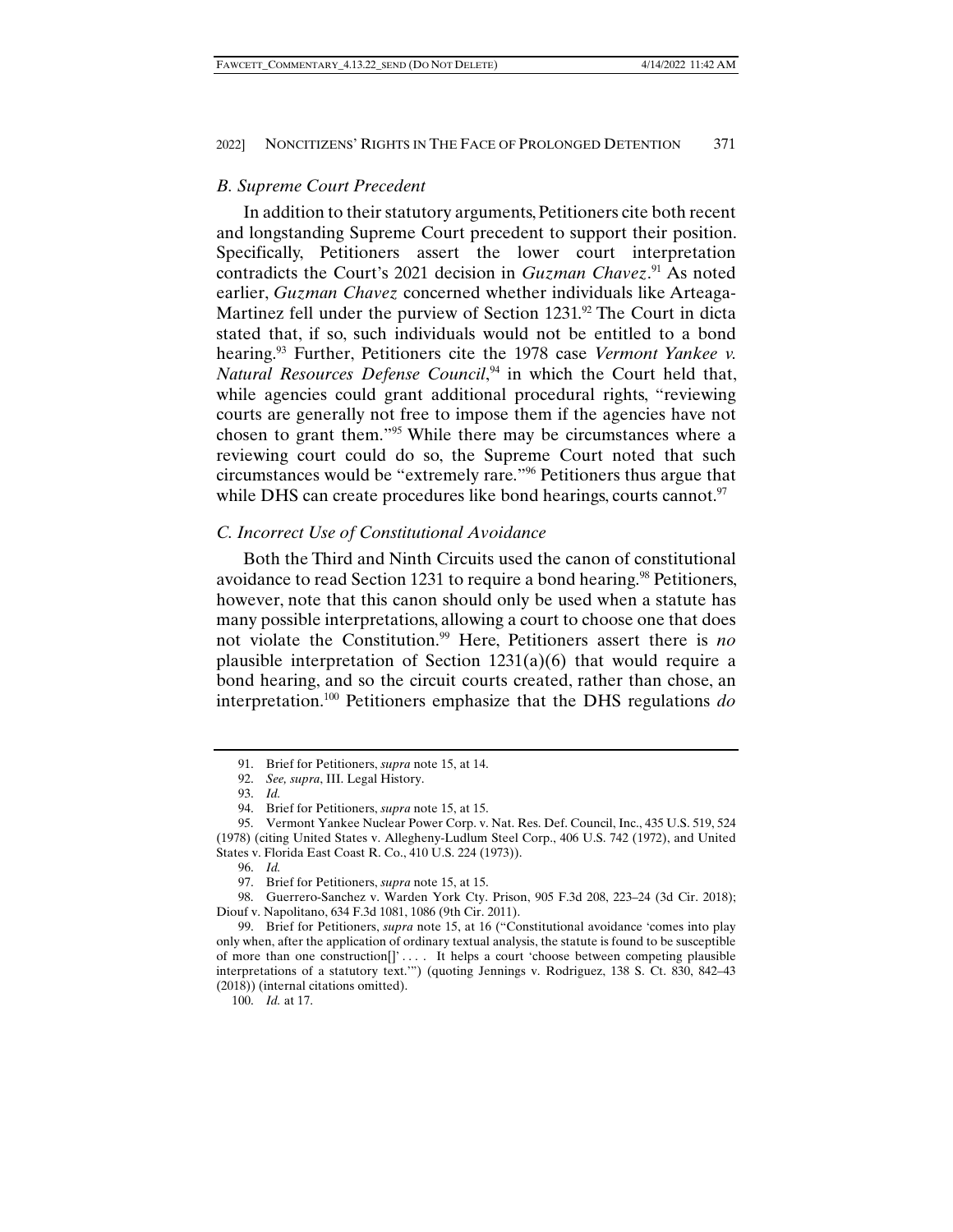comply with due process.101 While acknowledging the Due Process Clause requires a neutral adjudicator, Petitioners contend that administrative agencies frequently execute both investigative and adjudicative functions without bias, and assert that Respondent has provided no explanation as to why ICE cannot do so as well.<sup>102</sup> Petitioners conclude that the "existing regulations provide . . . all the process that the Constitution requires."103

# *D. Zadvydas Does Not Require the Third and Ninth Circuit Rules*

Finally, Petitioners assert that *Zadvydas* comprehensively explained detention time limits present in Section  $1231(a)(6)$ .<sup>104</sup> Petitioners note *Zadvydas* held continued detention is impermissible after removal is no longer foreseeable, and that after six months without "significant likelihood of removal in the reasonably foreseeable future," the government must either rebut the showing that removal is no longer foreseeable or release the noncitizen.<sup>105</sup> But Petitioners assert that a bond requirement is *not* constitutionally mandated by *Zadvydas*<sup>106</sup> and that the DHS regulations as currently written fully address all *Zadvydas* requirements.<sup>107</sup>

## V. RESPONDENT'S ARGUMENT

Meanwhile, Respondent asserts that a straightforward application of *Zadvydas* requires the Third and Ninth Circuit's interpretation of Section 1231, as holding otherwise would make the statute violate due process. Specifically, Respondent argues that: 1) *Zadvydas* interpreted Section 1231(a)(6) to disallow unreviewable *prolonged* detention; 2) Section  $1231(a)(6)$  requires either release or a bond hearing after prolonged detention; and 3) *Zadvydas* should be upheld, and neither the DHS regulations nor recent Supreme Court precedent require

 <sup>101.</sup> *See id.* (arguing Section 1231(a)(6) satisfies the substantive component of the Due Process Clause and the existing regulations by DHS do not violate the procedural component of the Due Process Clause).

 <sup>102.</sup> *Id.*

 <sup>103.</sup> *Id.* at 21 (additionally noting "[t]o the extent exceptional cases arise, courts could consider as-applied constitutional challenges to continued detention under Section  $1231(a)(6)$ .").

 <sup>104.</sup> *Id.* at 22.

 <sup>105.</sup> Brief for Petitioners, *supra* note 15, at 22 (quoting Zadvydas v. Davis, 533 U.S. 678, 701 (2001)).

 <sup>106.</sup> *Id.* at 23.

 <sup>107.</sup> *See id.* at 23–24 ("This case instead involves the procedural protections accorded to detainees. *Zadvydas*[] . . . does not speak to that issue. And under this Court's decisions that do address that issue, the existing regulations raise no serious constitutional doubts.").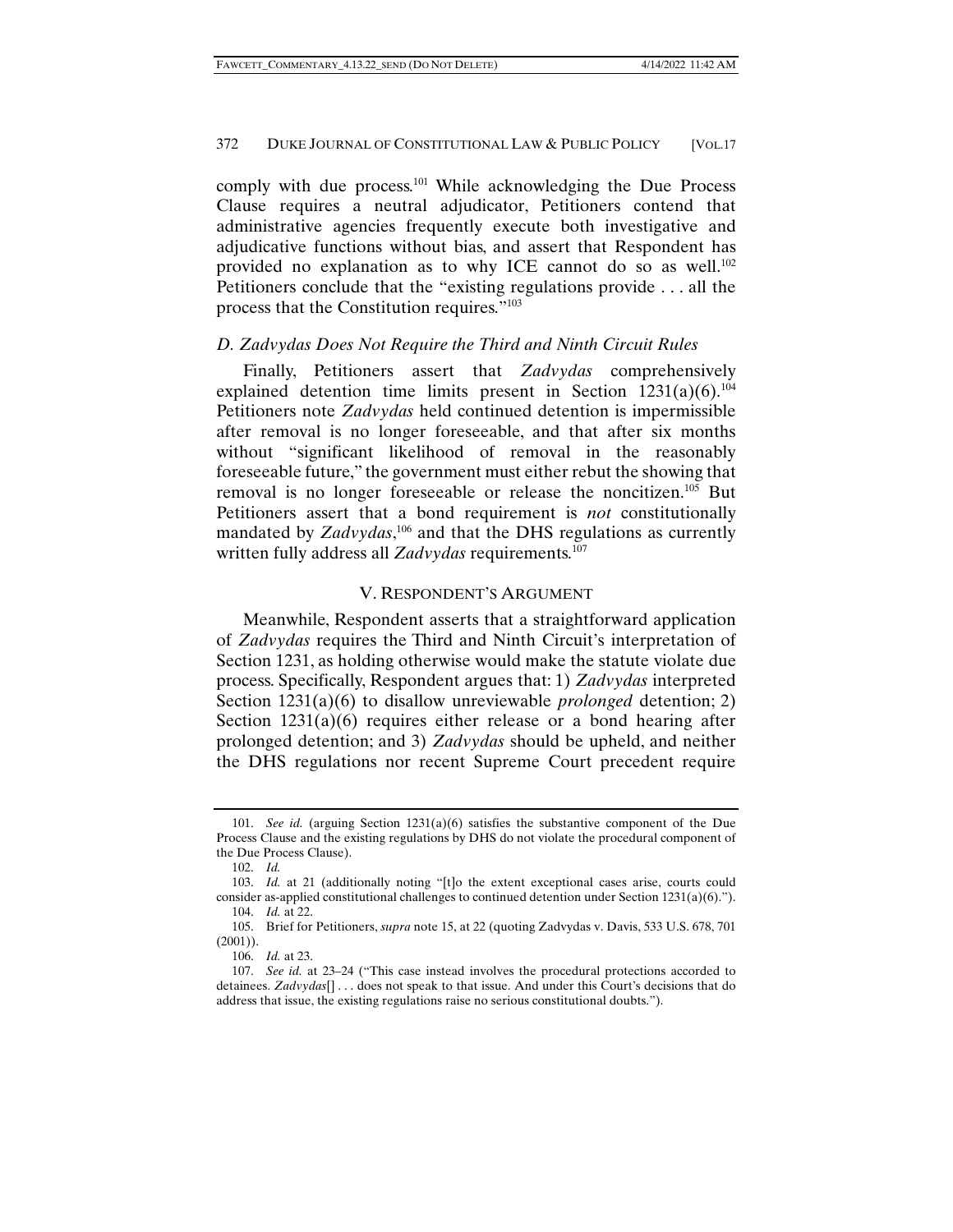otherwise.

# *A. Zadvydas Interpreted Section 1231(a)(6) to Disallow Unreviewable Prolonged Detention*

Respondent identifies the central holding of *Zadvydas* to be "that Section 1231(a)(6) implicitly limits the government's authority to detain noncitizens beyond six months."108 Respondent notes that to allow prolonged detention would violate the Due Process Clause, which protects all "persons" within the United States.109 The *Zadvydas* Court held that after six months, detention loses its presumption of reasonability.110 Respondent asserts that the Due Process Clause concerns at the center of *Zadvydas* are just as relevant, if not more, in the instant case.111 Respondent emphasizes that, in his case, there is a risk of prolonged detention that bears no relation to a valid government objective such as preventing detainee flight or danger to the community.112 Prolonged detention here creates "an impossible choice: [to] remain imprisoned (possibly for years) while the government adjudicates a right to withholding[-only] relief, or to submit to immediate removal despite the risk of persecution and torture."113 Respondent concludes that the Petitioners' approach subjects a noncitizen legally pursing a withholding of removal claim to a prolonged detention that, in effect, "is no different from imprisonment."<sup>114</sup>

# *B. Section 1231(a)(6) Requires Either Release or a Bond Hearing After Prolonged Detention*

Respondent next argues that, for Section 1231(a)(6) to be constitutional, detention beyond six months *must* trigger either release or a bond hearing before a neutral decisionmaker.<sup>115</sup> Respondent contends that under *Zadvydas*, the applicable question for release is whether removal is "reasonably foreseeable."<sup>116</sup> Respondent identifies

 <sup>108.</sup> Brief for Respondent, *supra* note 17, at 14.

 <sup>109.</sup> *Id*. at 14–15 (quoting Zadvydas v. Davis, 533 U.S. 678, 693–94, 697 (2001)).

 <sup>110.</sup> *Id.* at 16.

 <sup>111.</sup> *Id.* 

 <sup>112.</sup> *Id.* at 17.

 <sup>113.</sup> *Id.* at 18.

 <sup>114.</sup> *Id.*

 <sup>115.</sup> Brief for Respondent, *supra* note 17, at 18.

 <sup>116.</sup> *Id.* at 19.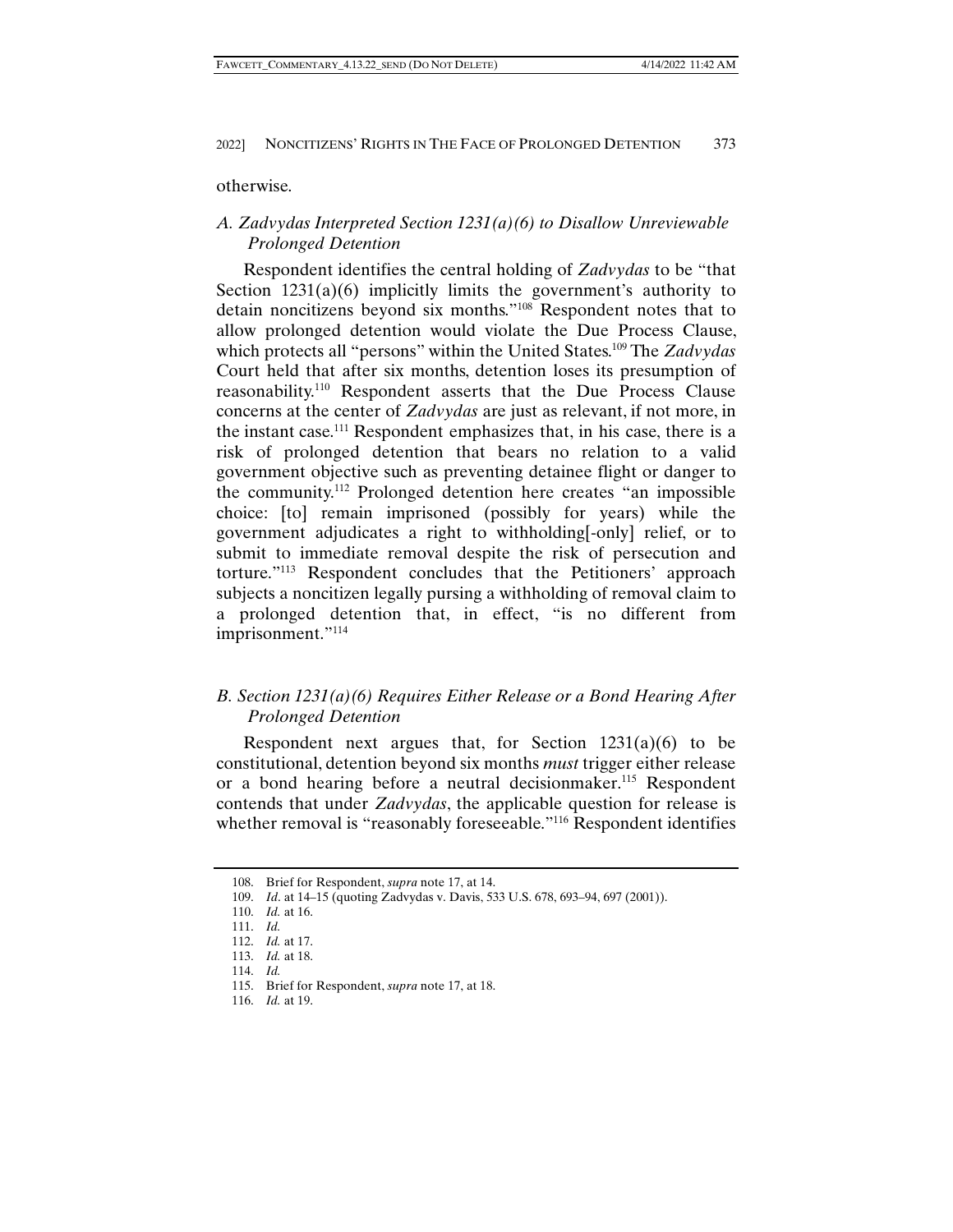that detainees who pursue a withholding of removal "have 'no significant likelihood of removal in the reasonably foreseeable future' for two reasons: [] the protracted and undefined duration of withholding-only proceedings, and [] the potential elimination of any meaningful chance of removal."<sup>117</sup>

Withholding-only proceedings are time consuming: On average, the entire process lasts close to three years when reviewed by an appellate court.118 Respondent contends that this makes future removal "far from 'reasonably foreseeable,'" and makes a withholding-only proceeding "indefinite" because the individual faces a detention of "unknown and protracted duration."119 Further, once a noncitizen is successful in his or her claim, removal is close to impossible.120 Respondent acknowledges that while removal to a third-party country is plausible, this outcome only results in 1.6 percent of cases; it is far more likely for individuals granted relief to live in the United States and legally work here.<sup>121</sup> Thus, Respondent concludes that after a six-month period, there is more than sufficient evidence to show removal is not "reasonably foreseeable."122

Respondent further notes that outside of a national security context, the Court has never "authorized prolonged detention without an individualized hearing, before a neutral adjudicator, [and] at which the detainee has a meaningful opportunity to participate."123 Respondent argues Petitioners are unable to find an example of the Supreme Court supporting Petitioners' position on this issue because the Court has never done so in light of due process concerns.124

With these constitutional considerations in mind, Respondent

 <sup>117.</sup> *Id.*

 <sup>118.</sup> *Id.* at 20 ("The process regularly exceeds six months. A recent study found that detention following a reasonable fear determination lasted an average of 114 days when neither party appealed the immigration judge's decision; 301 days when at least one party appealed and the BIA issued a final decision; 447 days when the BIA remanded the case and the immigration judge made a final decision; and 1,065 days when a U.S. court of appeals granted a petition for review.").

 <sup>119.</sup> *Id.* at 20–21.

 <sup>120.</sup> *See id.* at 21 (noting that removal almost never occurs).

 <sup>121.</sup> Brief for Respondent, *supra* note 17, at 21–22.

<sup>122.</sup> *See id.* at 22 (concluding that removal is "virtually certain never to occur" for these individuals).

 <sup>123.</sup> *Id.* at 24.

 <sup>124.</sup> *See id.* at 26 ("The government's failure to identify a case consistent with its position is no surprise. Compared to the rights of individuals facing prolonged detention while they pursue statutory withholding-of-removal relief, the government has (at best) a weak interest in denying a bond hearing before a neutral decisionmaker. In fact, such a hearing promotes, rather than compromises, the government's interests in preventing flight and protecting the public.").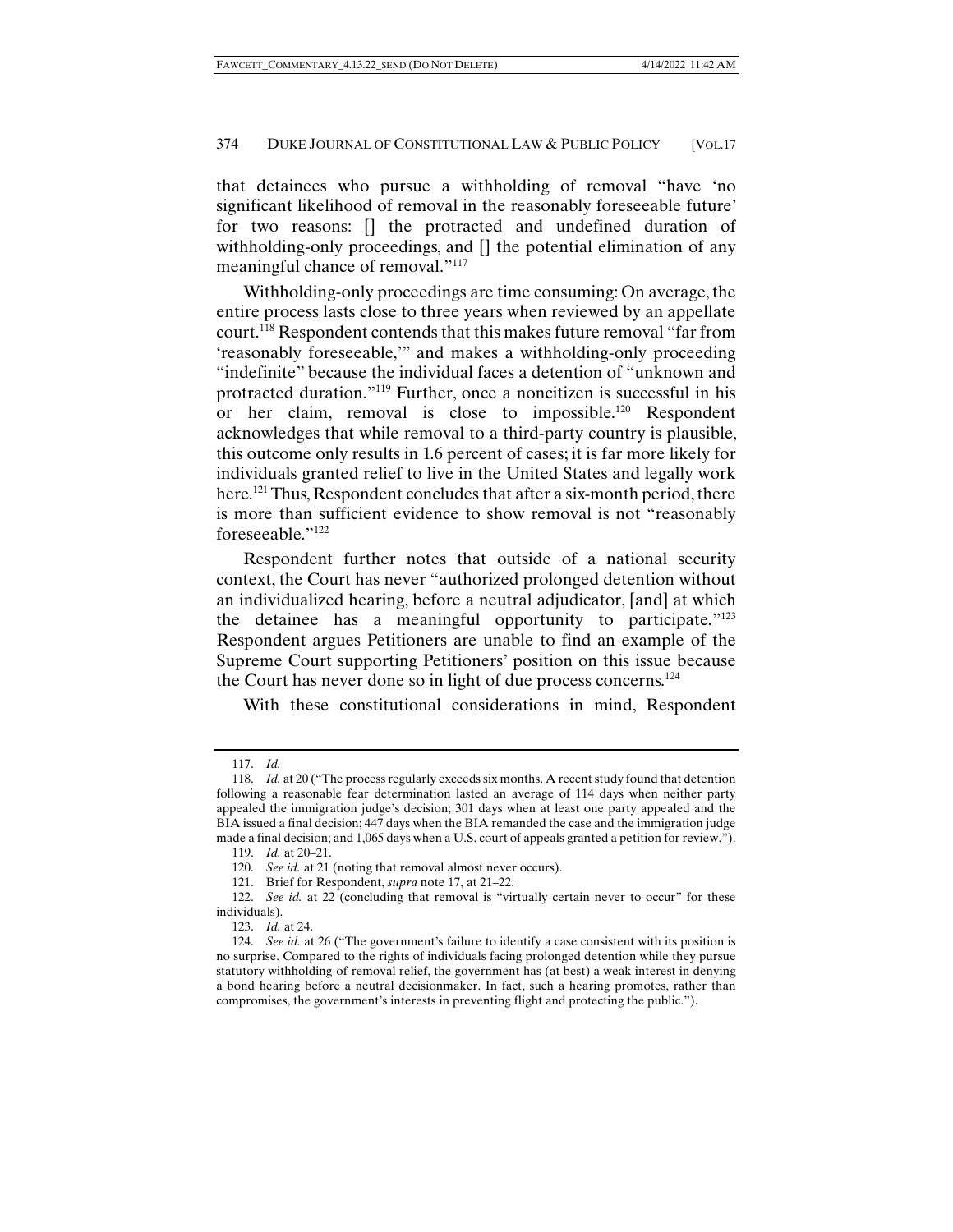concludes that the circuit courts appropriately practiced constitutional avoidance by interpreting Section  $1231(a)(6)$  as requiring a bond hearing before a neutral decisionmaker.<sup>125</sup> Because serious constitutional concerns would arise from prolonged detention with no chance for a neutral adjudication, $126$  and since there is a possible construction of the statute that requires adjudication, the statute can be saved from unconstitutionality.<sup>127</sup> Respondent emphasizes that "the bond review contemplated by Section 1231(a)(6) must be performed by a neutral party, not the jailer."128 The Third and Ninth Circuits thus properly interpreted the statute to comply with due process by requiring immigration judges to oversee bond hearings, since such judges have traditionally and impartially done so.<sup>129</sup>

Respondent also argues that the circuit courts' shared requirement that a clear and convincing standard be applied during bond hearings is proper for two reasons: 1) degree of proof in a proceeding is typically a judicial, not statutory, question; $130$  and 2) since the bond hearings would concern a due process issue (civil detention), the burden is particularly appropriate.<sup>131</sup>

Lastly, Respondent refutes Petitioners' claim that the Third and Ninth Circuits rewrote Section 1231(a)(6) by noting that the Supreme Court has already significantly interpreted the statute, and that circuit courts need not adopt a *tabula rasa* approach to interpretation.<sup>132</sup> Rather, courts may continue to faithfully apply and interpret the statute in light of Supreme Court precedent.<sup>133</sup>

 <sup>125.</sup> *Id.* at 28.

 <sup>126.</sup> *Id.*

 <sup>127.</sup> Brief for Respondent, *supra* note 17, at 29–30. Citing the Third Circuit's interpretation, Respondent asserts there are two textual footholds in Section  $1231(a)(6)$  implying the need for a bond hearing: 1) two of the grounds that Section  $1231(a)(6)$  gives for allowing continued detention include finding "a risk to the community or [that the alien is] unlikely to comply with the order of removal," an assessment typically determined at a bond hearing; and 2) the statute provides for "terms of supervision," which is the function of a bond hearing to determine. *Id*. at 30.

 <sup>128.</sup> *Id.* at 31.

 <sup>129.</sup> *See Id.* at 32 ("Despite the uniform practice, [Petitioners] now argue[] that Congress could not have intended immigration judges to perform custody reviews under Section  $1231(a)(6) \ldots$  [Petitioners] did not raise that argument below, presumably because it is inapt ... . And if there were any question whether Congress intended to eliminate that key due process protection of a neutral adjudicator, constitutional avoidance would compel the conclusion that Congress did not.").

 <sup>130.</sup> *Id.*

 <sup>131.</sup> *Id.* at 33.

 <sup>132.</sup> Brief for Respondent, *supra* note 17, at 34.

 <sup>133.</sup> *See id.* at 34–35 (asserting that the *Zadvydas* decision demonstrated the Court's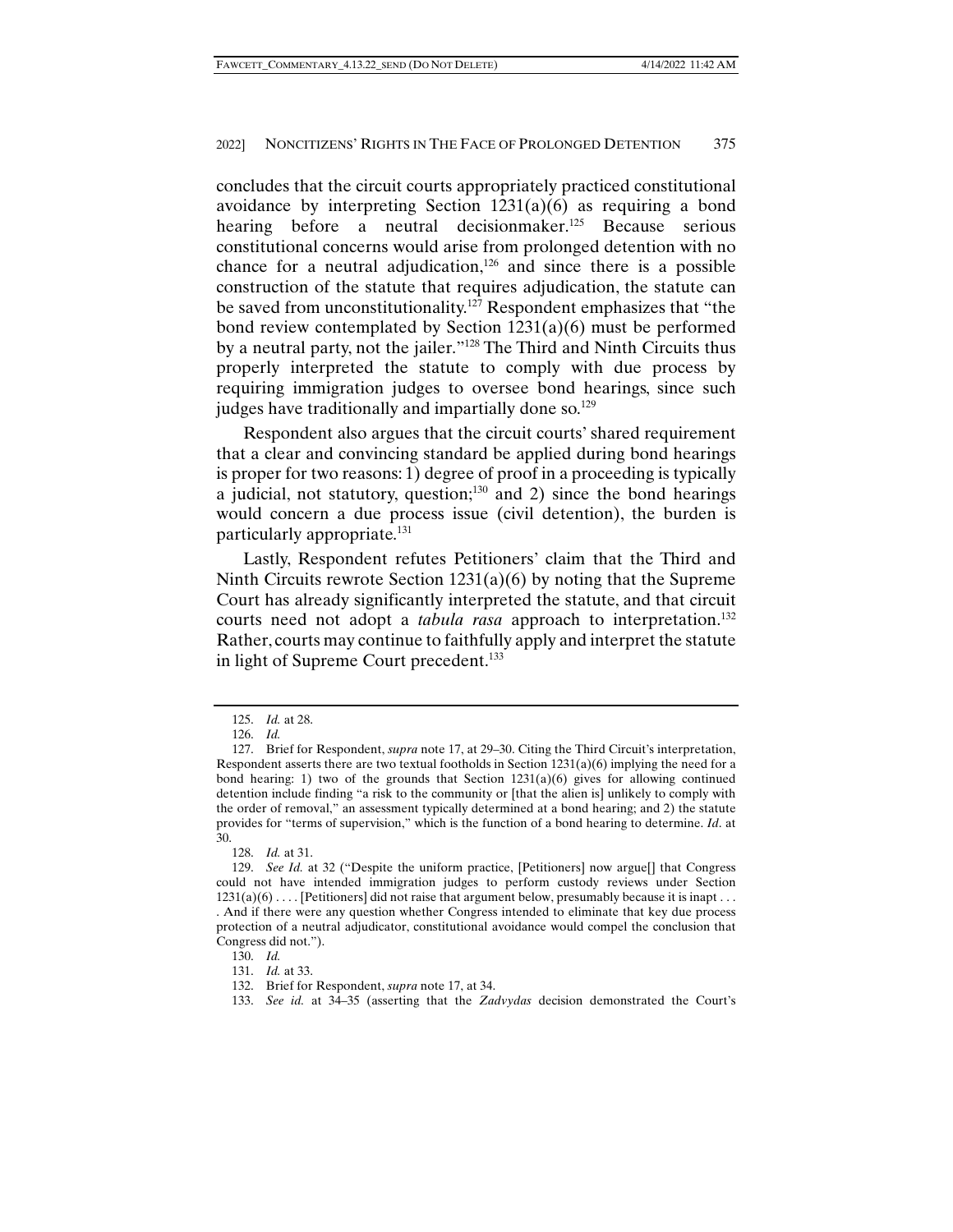# *C. The DHS Regulations are an Unconstitutional Interpretation of the Statute, and Zadvydas Should be Affirmed.*

Respondent asserts that the DHS regulations do not solve the due process issue within Section  $1231(a)(6)$  for two reasons.<sup>134</sup> First, the regulations do not provide neutral review because DHS employees are not neutral decisionmakers:<sup>135</sup> ICE, "as the jailer, cannot be 'neutral' as a matter of law or logic."136 Second, the regulations place the burden of proof on the detainee,  $137$  a practice the Court has struck down in similar cases.138

Respondent refutes Petitioners' claim that recent Court decisions warrant a departure from *Zadvydas*. 139 He notes the issue in *Guzman Chavez* was whether noncitizens like himself were subject to detention under either Section 1226 or 1231. Since the Court in that case did not actually reach the issue of bond hearings, Respondent concludes that Petitioners improperly rest their argument on dicta.<sup>140</sup>

Respondent also concludes that Section 1231(a)(6) bars prolonged detention, either by providing for supervised release or for a bond hearing before a neutral decisionmaker.<sup>141</sup> He asserts that if the Court holds otherwise, on remand the Third Circuit must consider whether his prolonged detention without opportunity for an impartial bond hearing violates the Due Process Clause: in other words, whether Section  $1231(a)(6)$ , as written, is unconstitutional.<sup>142</sup>

Thus, Respondent argues that Section 1231, to be constitutional, requires a bond hearing, while Petitioners argue that the plain language of Section 1231 does not permit a bond hearing requirement to be read into it.

#### VI. ORAL ARGUMENT

During oral arguments, the Justices focused on several issues. Some

142. *Id.*

willingness to interpret the statute and that the circuits are within their power to do the same in line with Supreme Court precedent).

 <sup>134.</sup> *Id.* at 39.

 <sup>135.</sup> *Id.*

 <sup>136.</sup> *Id.* at 41.

 <sup>137.</sup> *Id.* at 39.

 <sup>138.</sup> Brief for Respondent, *supra* note 17, at 39 (citing Zadvydas v. Davis, 533 U.S. 678, 691 (2001)).

 <sup>139.</sup> *Id.* at 42.

 <sup>140.</sup> *Id.*

 <sup>141.</sup> *Id.* at 44.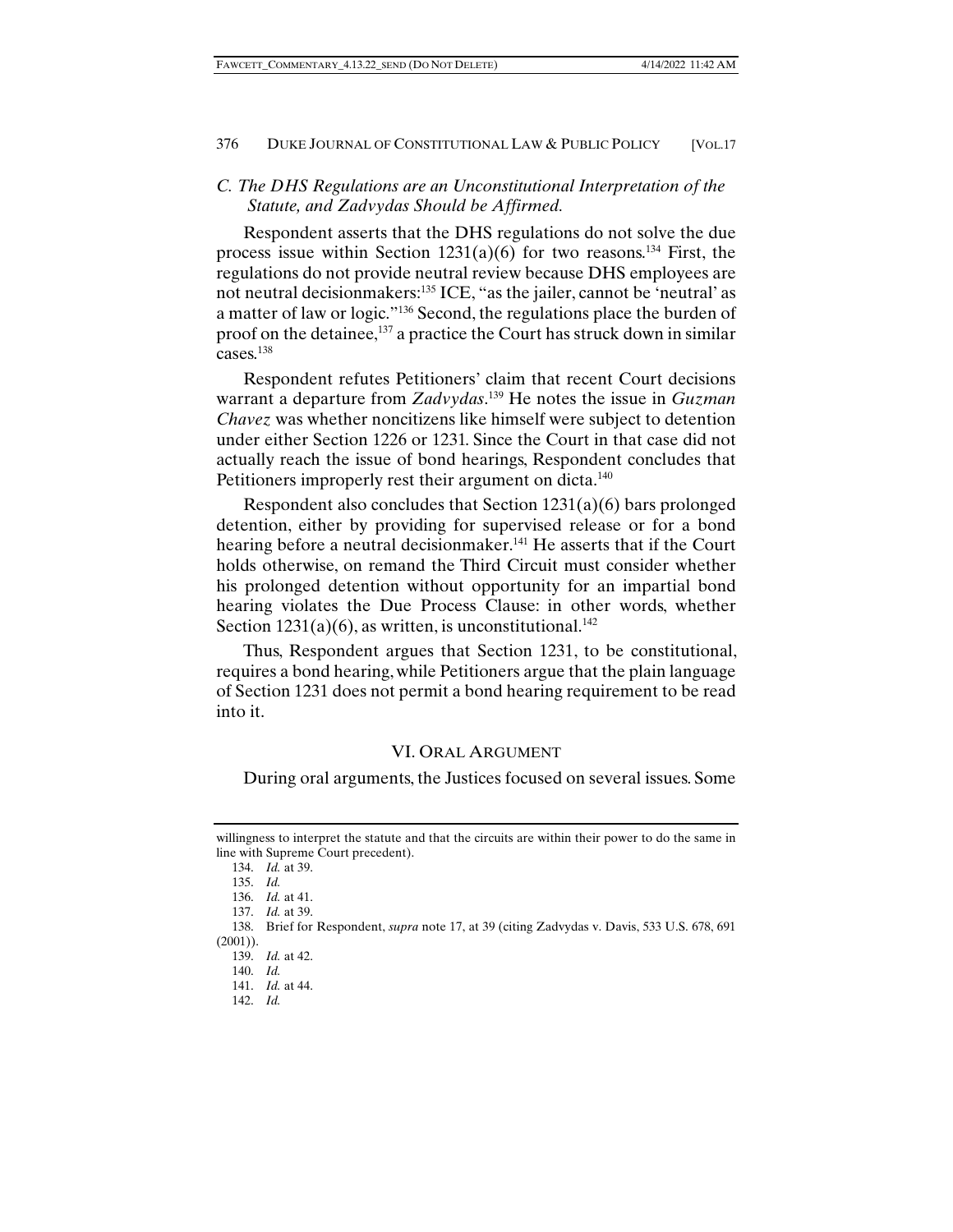expressed due process-related concerns, while others focused on the language of the statute, procedural posture, and how to apply caselaw precedent to the issue at hand.

## *A. Petitioners' Argument*

During their oral argument, Petitioners identified the question presented as whether language in Section  $1231(a)(6)$ —that some categories of noncitizens "may be detained beyond the removal period"—permits the requirement of a bond hearing after six months where the government bears the burden of presenting clear and convincing evidence.143 They asserted the answer is simply no.144 Chief Justice Roberts asked Petitioners whether the Court had already determined that the statute can be expanded past its plain terms in *Zadvydas*. 145 Justice Kagan reacted to Chief Justice Roberts's inquiry, noting that the Court is dealing with the same statute as in *Zadvydas*, where the Court asserted the word "may" necessarily provides the ambiguity needed to take constitutional considerations into account.<sup>146</sup>

In response, Petitioners asserted that *Zadvydas* is distinct from *Arteaga-Martinez* because in the former case, the Court based its decision on what it considered to be the purpose of Section  $1231(a)(6)$ : ensuring that the noncitizen is present for removal.  $147$  However, Petitioners contended that this consideration is not present in the instant case.148 Justice Kagan immediately pushed back, asking if Zadvydas did not go further.<sup>149</sup> Petitioners responded that even if one takes the word "may" as an invitation to interpretation, this reading still does not permit the procedural rewrite proposed by Respondent.<sup>150</sup> Justice Sotomayor continued discussion of the *Zadvydas* holding, stating that "the basic point of *Zadvydas* is [that] you really can't keep someone indefinitely without a reason," and concluded by asking if the

 <sup>143.</sup> Transcript of Oral Argument at 3, Johnson v. Arteaga-Martinez, No. 19-896 (argued Jan. 11, 2022).

 <sup>144.</sup> *See id.* at 3–4 (asserting that the question answers itself and the lower court should be reversed).

 <sup>145.</sup> *Id.* at 6.

 <sup>146.</sup> *Id.* at 7–8.

 <sup>147.</sup> *See id.* at 8–9 ("*Zadvydas* is distinct in an important respect in that there the Court . . . drew its interpretation from the logic of the statute, and it said the purpose of this statute is to ensure that the non-citizen is present at the time of removal . . . . And that connection is absent here.").

 <sup>148.</sup> *Id.*

 <sup>149.</sup> Transcript of Oral Argument, *supra* note 143, at 9–10 ("So *Zadvydas* seems to . . . think of itself as extending beyond that very sort of core purpose of inquiry that you referred to.").

 <sup>150.</sup> *Id.* at 11.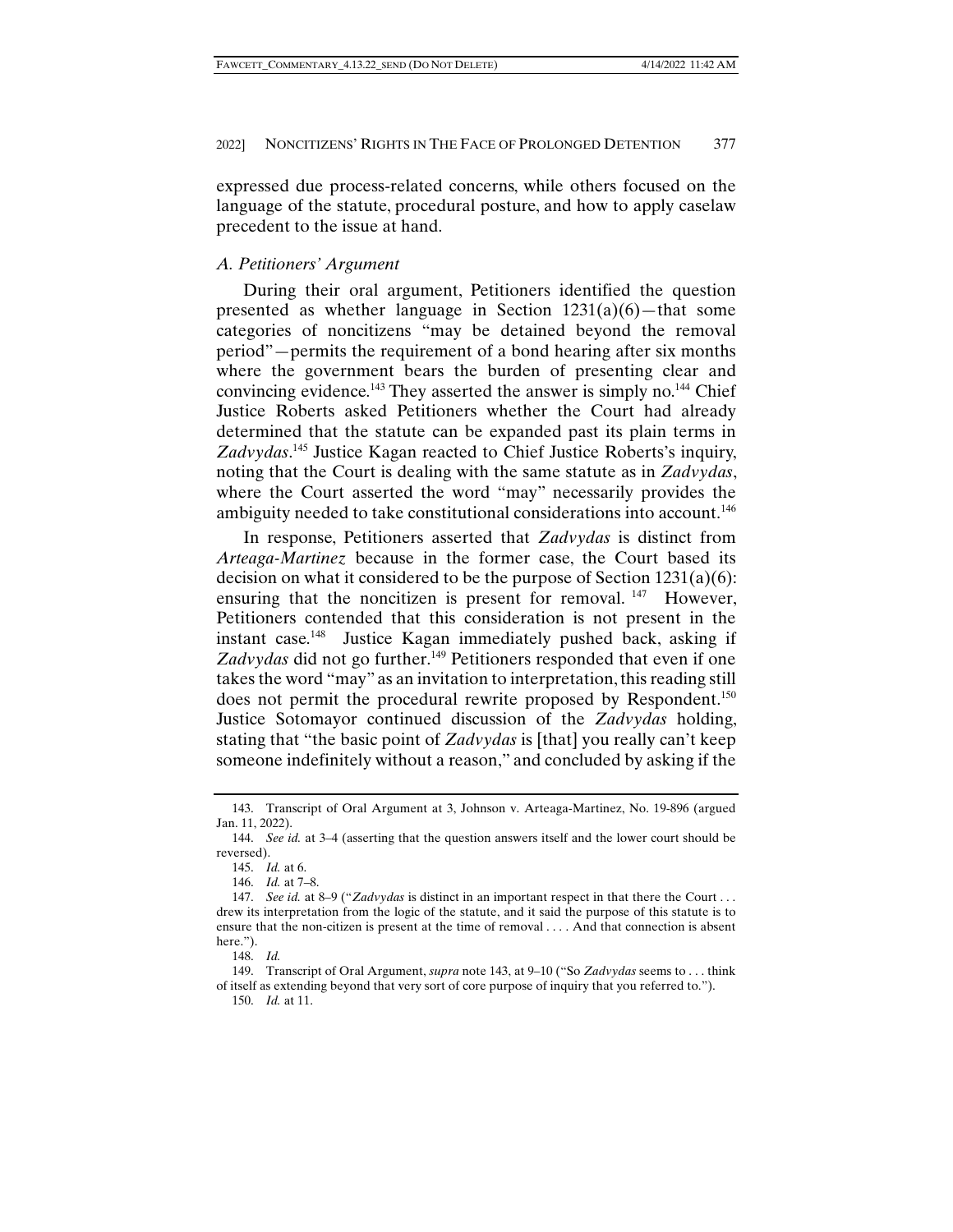Petitioners' "position [is] that there is no process by which that type of judgment could be challenged?"151 Justice Barrett similarly wondered what would happen if a withholding procedure continued indefinitely or if there was no country available to take a detainee.152

Justice Breyer asked for an estimate of how long it typically takes the government to find a place to remove someone like Respondent Arteaga-Martinez,153 before remarking that both *Zadvydas* and the case here present the "same situation."154 Justice Breyer then asked Petitioners whether, before Arteaga-Martinez obtains withholdingonly relief, they could hold him for as long as fifty years.155 Petitioners asserted this case is different from *Zadvydas*, because here, Arteaga-Martinez is in detention pending a proceeding, whereas the detainee in the former case was experiencing open-ended detention.156 Petitioners also clarified their position, arguing that holding a detainee pending a proceeding157 is a process that takes on average 157 days, which is within the six month threshold.158

Justice Breyer noted that Arteaga-Martinez's hearing is not until 2023, "much more than six months [away]."159 Justice Breyer then asserted *Zadvydas* recognizes that "an indefinite, perhaps permanent, deprivation of human liberty without any [] protection" presents an "obvious" constitutional issue.<sup>160</sup>

Justice Sotomayor finished her questioning of Petitioners by bringing up practical considerations. She noted Petitioners were wrong to say the "average" case involving a detainee pending a proceeding is resolved within six months, as this is untrue for many people.<sup>161</sup> Additionally, Justice Sotomayor noted that it is "hard to see how impoverished people, unfamiliar with the workings of this government, of this country, are going to find lawyers."162 Justice Sotomayor concluded by calling Petitioners' proposed DHS hearing akin to a

 <sup>151.</sup> *Id.* at 13.

 <sup>152.</sup> *Id.* at 16.

 <sup>153.</sup> *Id.* at 19–20.

 <sup>154.</sup> *Id.* at 21.

 <sup>155.</sup> Transcript of Oral Argument, *supra* note 143, at 23.

 <sup>156.</sup> *Id.* at 21.

 <sup>157.</sup> *Id.*

 <sup>158.</sup> *Id.* at 25–26.

 <sup>159.</sup> *Id.* at 26.

 <sup>160.</sup> *Id.* at 27–28. In contrast to this strong language, Justice Breyer then noted he is not "wedded" to Respondent's interpretation but wanted to hear what the response was. *Id.* at 28.

 <sup>161.</sup> Transcript of Oral Argument, *supra* note 143, at 31.

 <sup>162.</sup> *Id.* at 32.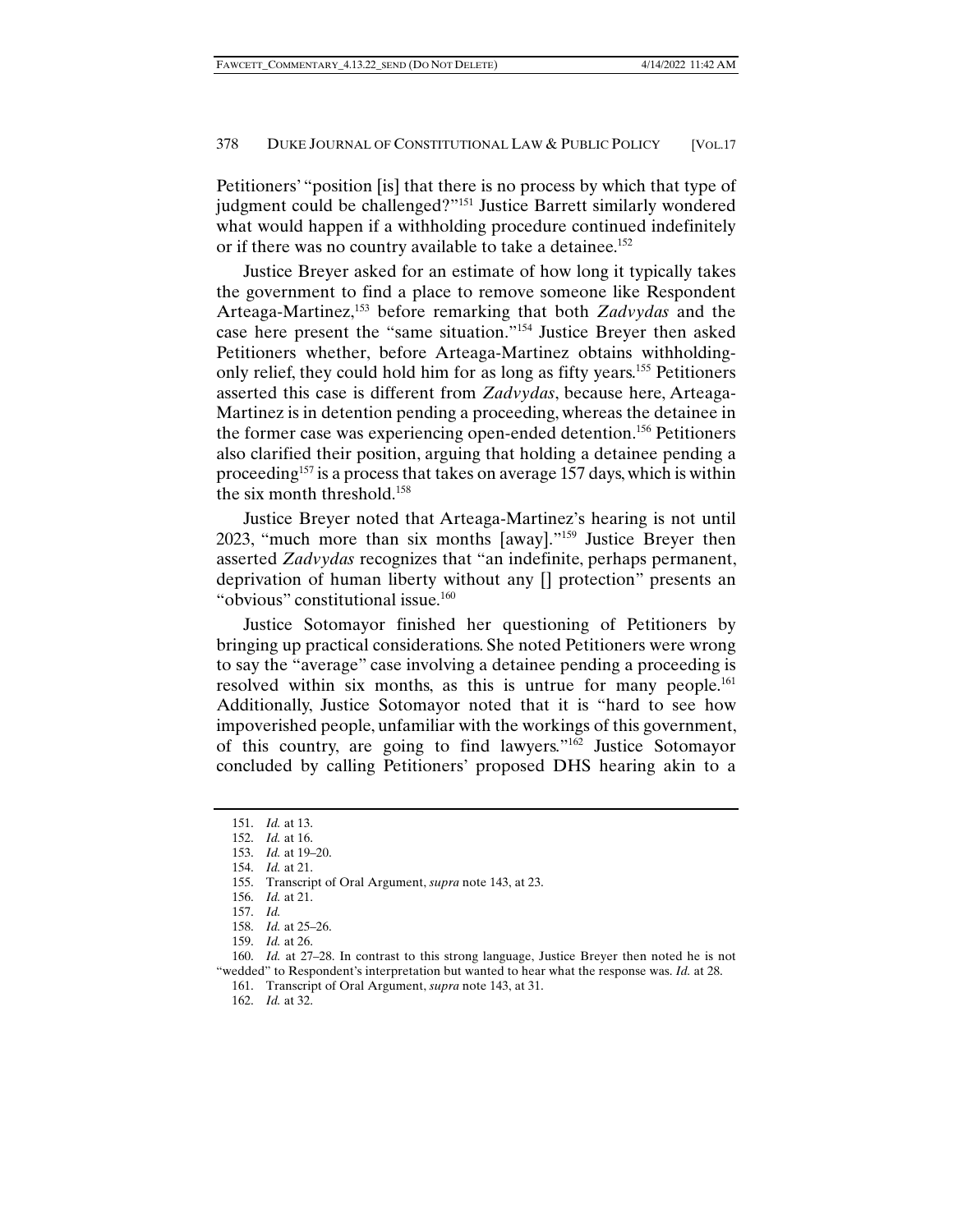"theore[t]ic[al] offering" of benefit.<sup>163</sup>

### *B. Respondent's Argument*

Respondent began his oral argument by asserting that he was in the exact same situation as the detainee in *Zadvydas*, and that Section  $1231(a)(6)$  prohibits detention when there is "no significant likelihood of removal in the reasonably foreseeable future."164 Chief Justice Roberts asked about Section 1231(h), noting its command that nothing in Section 1231 should "be construed to create any substantive or procedural right."165 Respondent answered that this line of argument was rejected in *Zadvydas*, 166 but Chief Justice Roberts responded that this does not mean that Section  $1231(h)$  has been read off the books.<sup>167</sup>

Justices Kagan and Kavanaugh both expressed worry over the vagueness of the "reasonably foreseeable future" standard. Justice Kagan showed concern that Respondent was invoking a fact-based question—namely, whether he had no significant likelihood of removal in the "reasonably foreseeable future"—and that fact-based questions are "not the kind of thing we [the Supreme Court] usually do."168 Respondent identified this inquiry as a legal test rather than a factbased question.169 Justice Kavanaugh looked for clarification on the meaning of "reasonably foreseeable future,"<sup>170</sup> and emphasized "there could be chaos unless we say something more specific."171

Justice Alito asked Respondent to reply to Petitioners' argument that reading the bond hearing requirement into the statute violated *Vermont Yankee*. 172 Respondent answered by arguing that *Vermont Yankee* does not bear on the question at hand, but if the Court were to find that it does, the Court should dismiss the writ of certiorari as improvidently granted, as the case would then present a threshold issue that was never "litigated because of the unique posture" of the case.173

 <sup>163.</sup> *Id.* at 33.

 <sup>164.</sup> *Id.* at 33–34.

 <sup>165.</sup> *Id.* at 35–36.

 <sup>166.</sup> *Id.* at 36.

 <sup>167.</sup> Transcript of Oral Argument, *supra* note 143, at 37.

 <sup>168.</sup> *Id.* at 44.

 <sup>169.</sup> *Id.* at 45.

 <sup>170.</sup> *Id.* at 47–48.

 <sup>171.</sup> *Id.* at 49.

 <sup>172.</sup> *Id.* at 50 (referencing Vermont Yankee Nuclear Power Corp. v. Nat. Res. Def. Council, Inc., 435 U.S. 519, 524 (1978)).

 <sup>173.</sup> *See* Transcript of Oral Argument, *supra* note 143, at 52–54 ("[I]t doesn't make sense to decide the logically downstream issue of bond hearings and all the procedural requirements that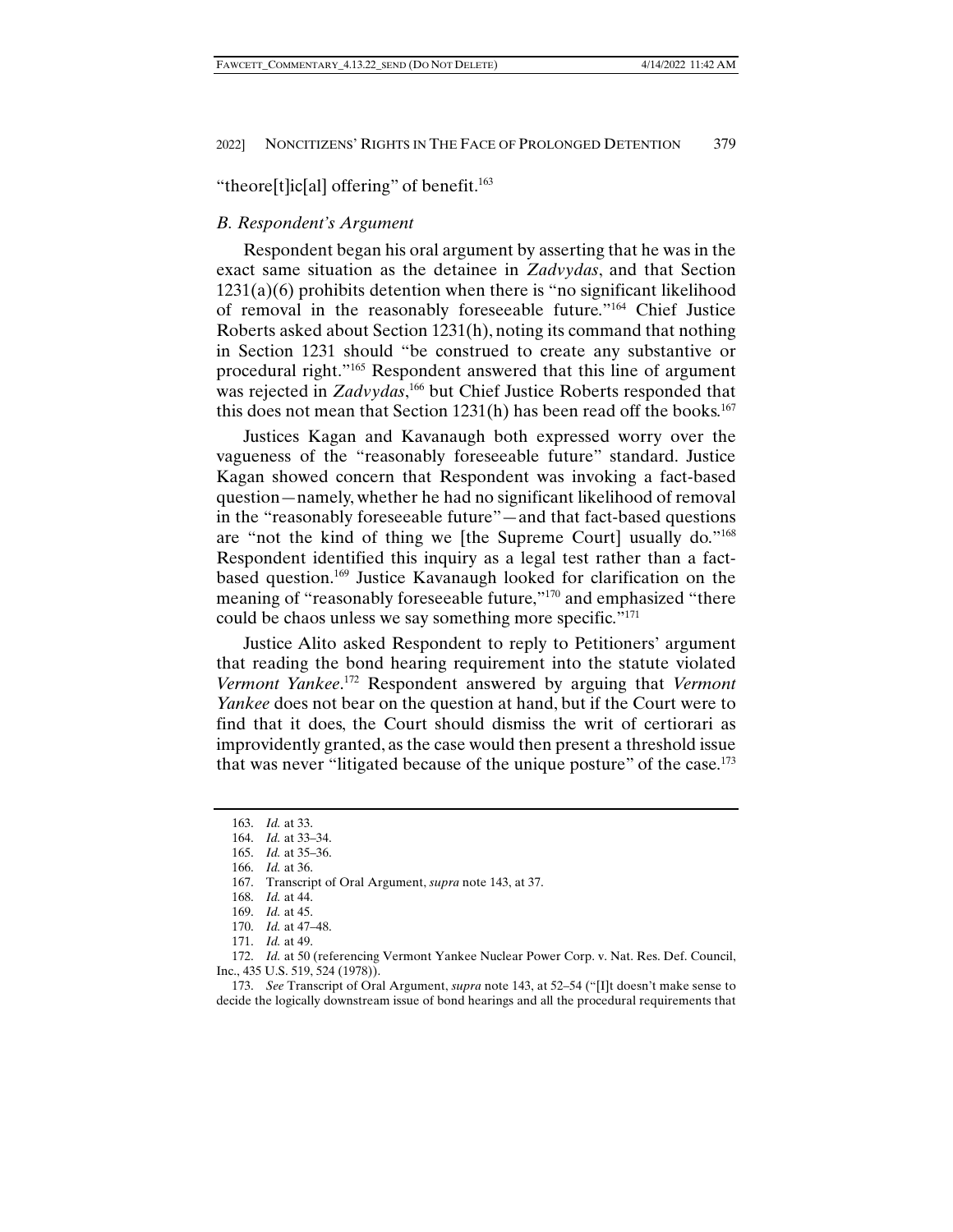Chief Justice Roberts commented in response that it would not be the first time the Court took up "the downstream issue before the upstream one."174

Justice Gorsuch asked whether the fact that Respondent is currently released moots his claim.<sup>175</sup> Respondent stated that the claim is not moot because "the government still seeks the power to re-detain him,"<sup>176</sup> noting this may be a better question for the Petitioner.<sup>177</sup> Justice Kagan separately remarked that "this Court [could think] about *Zadvydas* as . . . a precedent that needs to be applied but not one that is altogether comfortable and [that] should not be extended."178 Respondent took Justice Kagan's comment as an opportunity to clarify that he is not asking the Court "[to] revisit *Zadvydas* at all . . . but [to] apply the . . . core holding of *Zadvydas*."179 Justice Thomas asked along similar lines to Justice Kagan's comment whether Respondent could "prevail had *Zadvydas* not been decided?"180 Respondent frankly replied that if the Court were to overrule *Zadvydas*, he would lose, but that Petitioners have not asked the Court to overrule the case.<sup>181</sup>

# *C. Petitioners' Rebuttal*

During rebuttal, Justice Kavanaugh asked Petitioners to elaborate on their position that "the reasonably foreseeable standard" does not apply well in detention-pending proceedings, and if applied, would be a "watershed and upend the immigration system."182 Petitioners replied that detention-pending proceedings are very common in the immigration system, and multiple statutes allow for them to take place.183

## VII. ANALYSIS OF ORAL ARGUMENTS

The Court's questioning during oral arguments indicated a significant split in thinking amongst the Justices, but it appears that the

might go into that without deciding the logically antecedent question [], do they satisfy the main test of *Zadvydas*?").

 <sup>174.</sup> *Id.* at 54.

 <sup>175.</sup> *Id.* at 57.

 <sup>176.</sup> *Id.*

 <sup>177.</sup> *Id.* at 58.

 <sup>178.</sup> *Id.* at 62.

 <sup>179.</sup> Transcript of Oral Argument, *supra* note 143, at 63.

 <sup>180.</sup> *Id.* at 67.

 <sup>181.</sup> *Id.* at 67–68.

 <sup>182.</sup> *Id.* at 72.

 <sup>183.</sup> *Id.* at 72–73.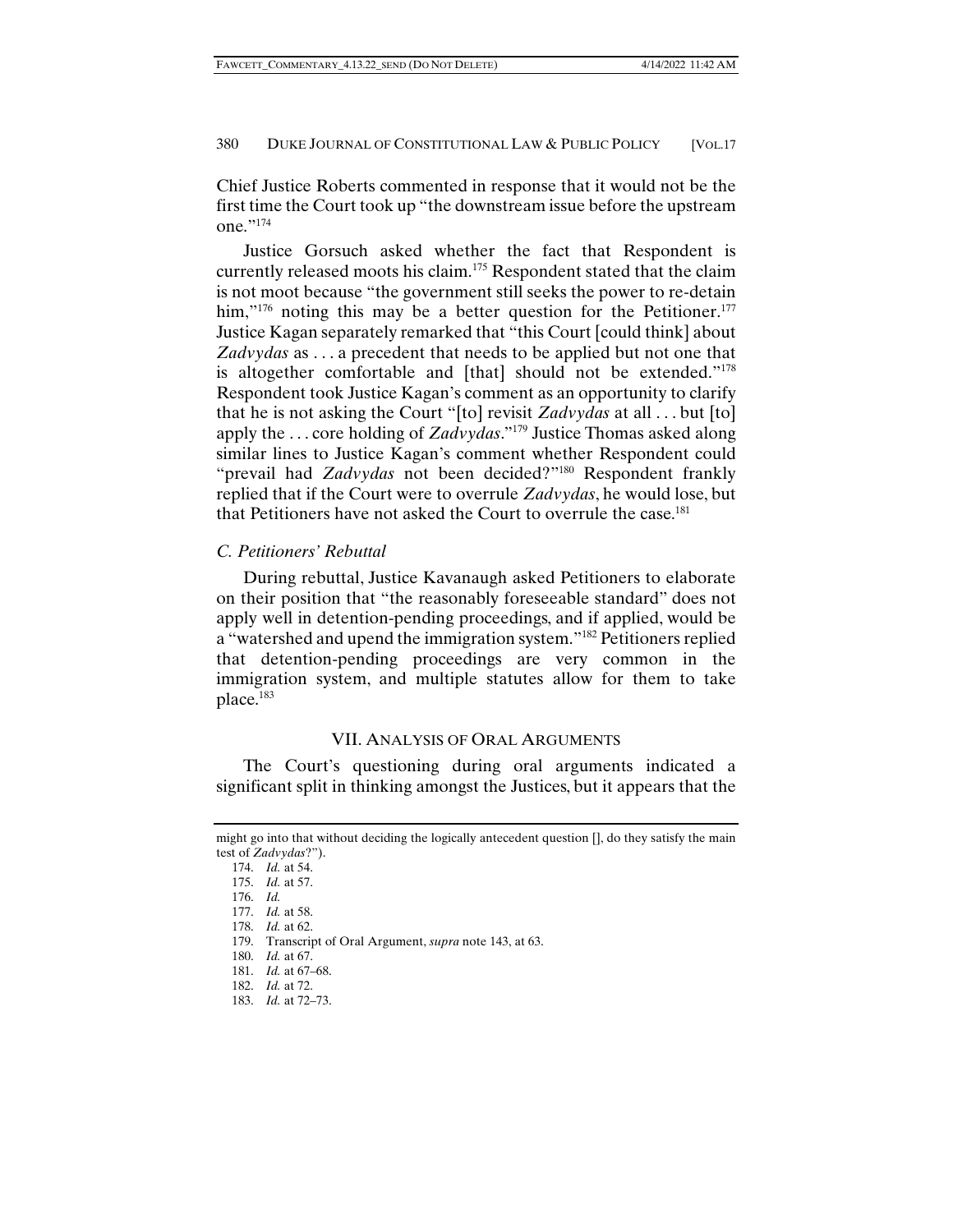Court may ultimately be poised to strip the rights of noncitizens. Chief Justice Roberts, and Justices Alito, Kavanaugh, and Thomas seemed to position themselves squarely with Petitioners. First, Justice Alito<sup>184</sup> and Chief Justice Roberts<sup>185</sup> focused on both the clear and convincing standard and *Vermont Yankee*, which could enable the Court to rule for Petitioners without addressing the holding of *Zadvydas*.

Second, Justice Kavanaugh found the implications of the "reasonably foreseeable future" standard "chaotic,"186 and asked for expansion on the "watershed" implications for immigration matters.<sup>187</sup> Because the Justice not only indicated distaste with the "reasonably foreseeable future" standard, an element necessary for Respondent's argument, but also focused on the impacts to ICE rather than the impact on detainees, Justice Kavanaugh likely will vote with Petitioners. Third, Justice Thomas's only questions related to whether *Zadvydas* was necessary for Respondent to prevail,<sup>188</sup> indicating a willingness to treat *Zadvydas* as an outlier case, meaning he may side with Petitioners.

Meanwhile, Justices Sotomayor and Breyer indicated they favored Respondent's position. Justice Sotomayor strongly criticized the practical impacts of Petitioners' argument,189 and while Justice Breyer indicated he was not "wedded" to Respondent's argument, he expressed strong concern about constitutionality<sup>190</sup> and emphasized the similarities between the case at hand and *Zadvydas*. 191

The two swing votes will likely be Justices Barrett and Kagan. Justice Barrett expressed concern over the possibility of indefinite detention,192 but also indicated interest in an as-applied constitutional rule.<sup>193</sup> Justice Kagan showed a willingness to consider bond hearings,  $194$ but expressed a discomfort with the *Zadvydas* holding.195

Finally, Justice Gorsuch's views remain unclear, as he only asked about the procedure of the case and indicated that the issue could be

 <sup>184.</sup> *Id.* at 50.

 <sup>185.</sup> Transcript of Oral Argument, *supra* note 143, at 54.

 <sup>186.</sup> *Id.* at 49.

 <sup>187.</sup> *Id.* at 72.

 <sup>188.</sup> *Id.* at 67.

 <sup>189.</sup> *Id.* at 44–45. 190. *Id.* at 27.

 <sup>191.</sup> Transcript of Oral Argument, *supra* note 143, at 20.

 <sup>192.</sup> *Id.* at 16.

 <sup>193.</sup> *Id.* at 47.

 <sup>194.</sup> *Id.* at 11.

 <sup>195.</sup> *Id.* at 62.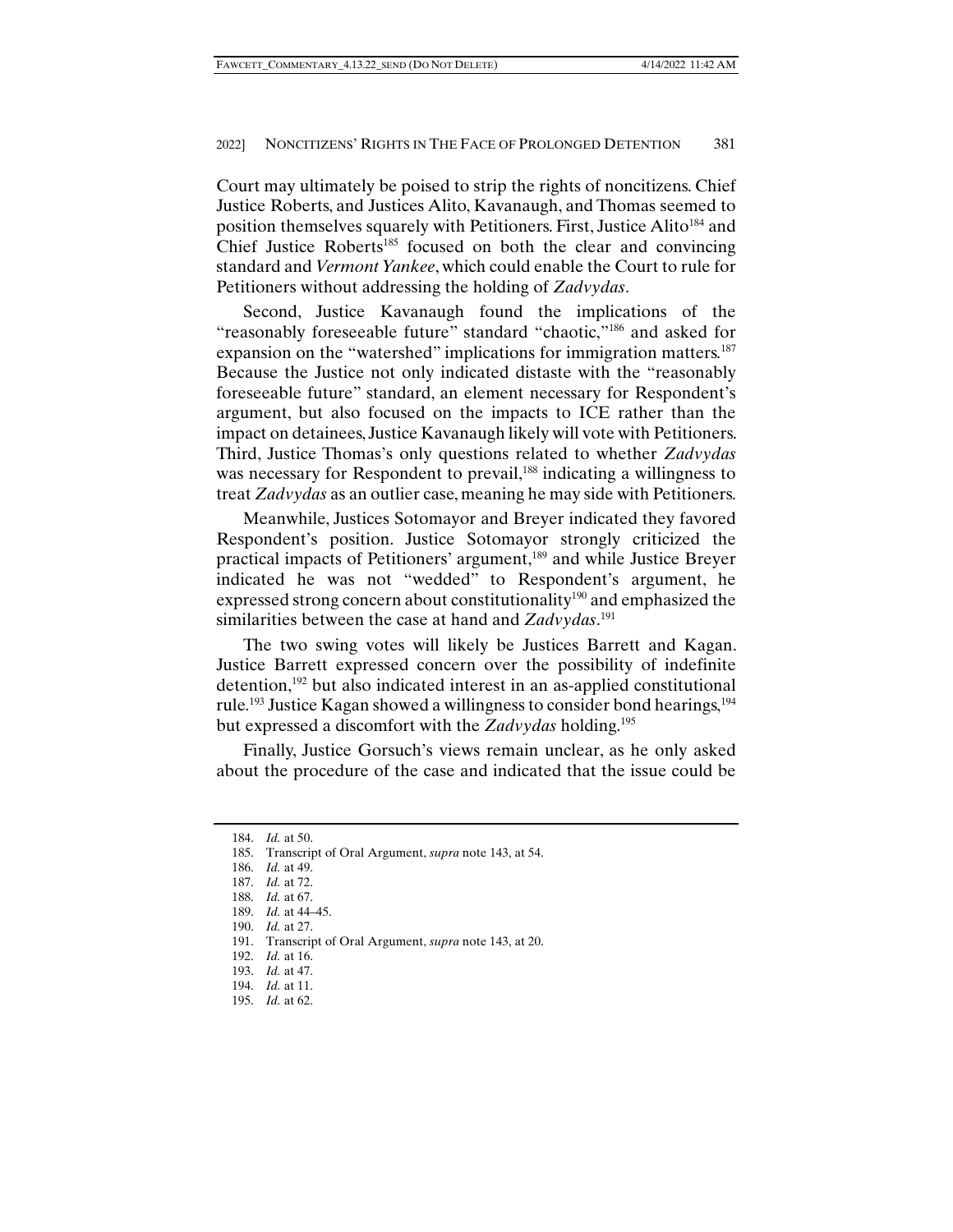moot,196 wondering if the issue should be decided under a different case.197 Since four Justices appeared to favor Petitioners, and only two seemed to side with Respondent, numbers favor Petitioners in reaching five votes. Therefore, it is likely that Petitioners will win in *Arteaga-Martinez*.

## VIII. ANALYSIS

A better course of action is for the Supreme Court to rule in favor of Respondent Arteaga-Martinez and find that when removal is no longer foreseeable, Section 1231(a)(6) requires a bond hearing before a neutral party, namely an immigration officer, where the government bears the burden to prove by clear and convincing evidence the noncitizen does not pose a danger or a flight risk. It should do so both because the Due Process Clause requires it and because Petitioners' argument to the contrary is fundamentally flawed.

The Due Process Clause protects all people in the United States, regardless of citizenship status. The Fifth Amendment commands, "No *person* shall . . . be deprived of life, liberty, or property, without due process of law."198 It is no defense for a detainer that a noncitizen detainee is the person claiming a due process violation. When the Constitution means "citizen," it says "citizen." In fact, the Constitution's main, unamended body and the Bill of Rights together feature the word "citizen" eleven times.<sup>199</sup> If the Founders had meant to restrict due process rights to "citizens," they would have done so explicitly. This proposition, applicable to both the Fifth and Fourteenth Amendment Due Process Clauses,<sup>200</sup> is well understood by the Court.<sup>201</sup>

 200. The Fifth Amendment applies to the federal government, while the Fourteenth Amendment applies to state governments. Both contain a Due Process Clause.

 201. *See, e.g.,* Yick Wo v. Hopkins, 118 U.S. 356, 369 (1886) ("The Fourteenth Amendment to the Constitution is not confined to the protection of citizens . . . . These provisions are universal in their application, to all persons within the territorial jurisdiction, without regard to any differences of race, of color, or of nationality; and the equal protection of the laws is a pledge of

 <sup>196.</sup> *Id.* at 58.

 <sup>197.</sup> Transcript of Oral Argument, *supra* note 143, at 60.

 <sup>198.</sup> U.S. CONST. amend. V.

 <sup>199.</sup> *See* U.S. CONST. art. I, § 2 ("No Person shall be a Representative who shall not have . . . been seven Years a Citizen"); *id.* art. I § 3 ("No Person shall be a Senator who shall not have ... been nine Years a Citizen"); *id.* art. II, § 1 ("No Person except a natural born Citizen, or a Citizen of the United States . . . shall be eligible to the Office of President"); *id.* art. III, § 2 ("The judicial Power shall extend to all Cases . . . between a State and Citizens of another State,—between Citizens of different States,—between Citizens of the same State claiming Lands under Grants of different States, and between a State, or the Citizens thereof, and foreign States, Citizens or Subjects"); *id.* art IV, § 2 ("The Citizens of each State shall be entitled to all Privileges and Immunities of Citizens in the several States").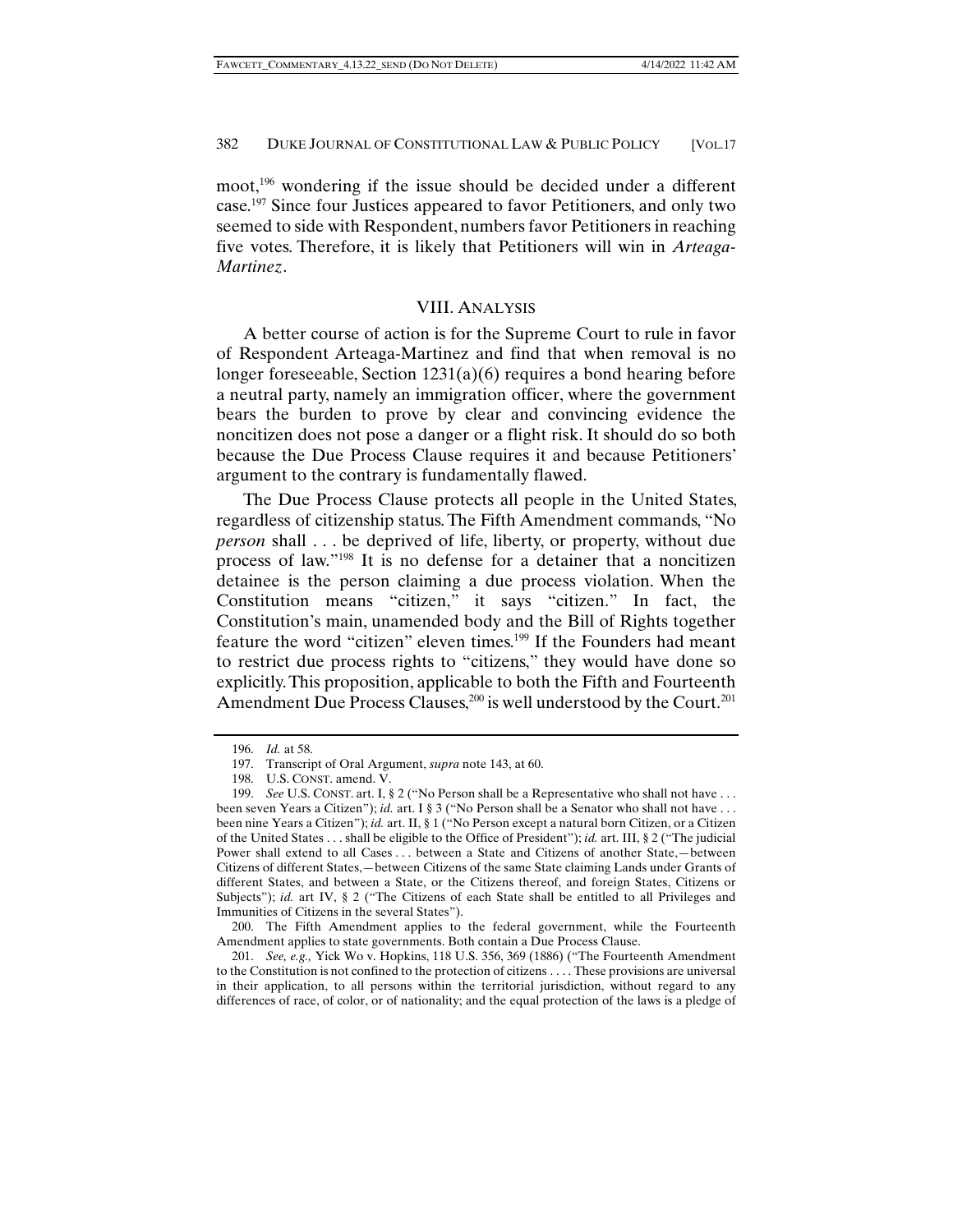Perhaps the Court put it best when it said:

There are literally millions of aliens within the jurisdiction of the United States. The Fifth Amendment, as well as the Fourteenth Amendment, protects *every one of these persons*  from deprivation of life, liberty, or property without due process of law. Even one whose presence in this country is unlawful, involuntary, or transitory is entitled to that constitutional protection.202

Although noncitizens, unlike American citizens, are subject to deportation, their right to due process of law is not diminished: "Policies pertaining to the entry of aliens and their right to remain here are peculiarly concerned with the political conduct of government. In the enforcement of these policies, the Executive Branch . . . must respect the *procedural safeguards of due process*."203

The Due Process Clause has teeth. "Freedom from imprisonment . . . lies at the heart of the liberty that [the Due Process] Clause protects."204 The "[d]eprivation of liberty, even conditional liberty, is the harshest action the state can take against the individual through the administrative process."205 Because "liberty is the norm, and detention prior to trial or without trial is the carefully limited exception,"206 the Court mandates that a detainee held by the government before their case is heard has a right to a hearing before a neutral decision maker, $207$ in which the government must prove need for further detainment.<sup>208</sup> This requirement often comes with a heightened procedural standard of "clear and convincing evidence."209

The current DHS regulations make a mockery of both the Due

the protection of equal laws."); Galvan v. Press, 347 U.S. 522, 530 (1954) ("[S]ince he is a 'person,' an alien has the same protection for his life, liberty and property under the Due Process Clause as is afforded to a citizen.").

 <sup>202.</sup> Mathews v. Diaz, 426 U.S. 67, 77 (1976) (internal citations omitted) (emphasis added).

 <sup>203.</sup> *Galvan*, 347 U.S. at 531 (emphasis added).

 <sup>204.</sup> Zadvydas v. Davis, 533 U.S. 678, 690 (2001).

 <sup>205.</sup> Henry J. Friendly, *Some Kind of Hearing*, 123 U. PA. L. REV. 1267, 1296 (1975).

 <sup>206.</sup> Foucha v. Louisiana, 504 U.S. 71, 83 (1992) (quoting United States v. Salerno, 481 U.S. 739, 755 (1987)).

 <sup>207.</sup> *Id.* at 81 ("In addition to first demonstrating probable cause, the Government was required, in a 'full-blown adversary hearing,' to convince a *neutral decisionmaker* by clear and convincing evidence that no conditions of release can reasonably assure the safety of the community or any person, i.e., that the 'arrestee presents an identified and articulable threat to an individual or the community.'") (quoting *Salerno*, 481 U.S. at 751) (emphasis added).

 <sup>208.</sup> *Id.* at 86 ("Similarly, the State must establish insanity and dangerousness by clear and convincing evidence in order to confine an insane convict beyond his criminal sentence, when the basis for his original confinement no longer exists.").

 <sup>209.</sup> *Id.*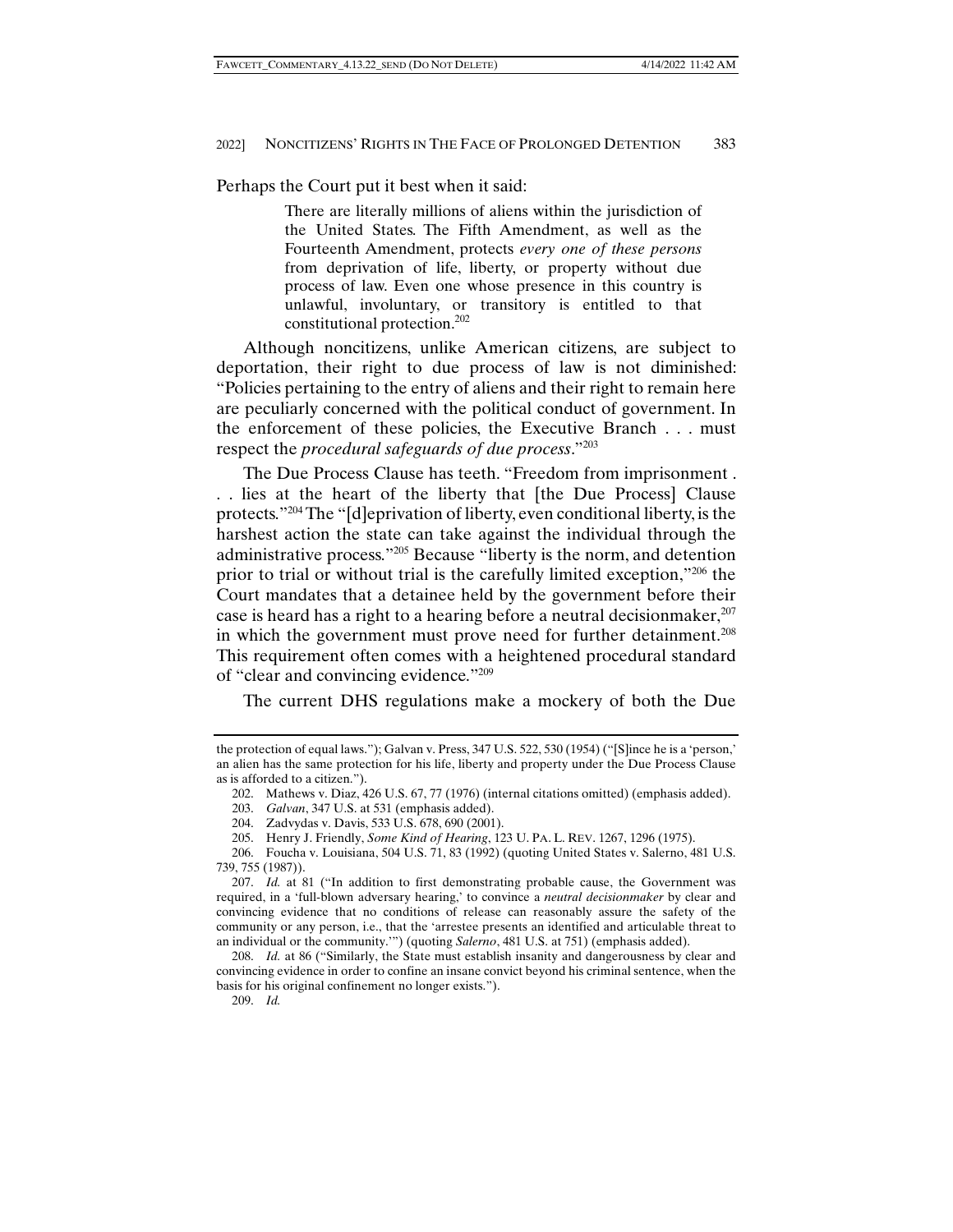Process Clause and the holding in *Zadvydas* when they allow a noncitizen to be held indefinitely. The regulations provide that a DHS agent makes the determination of whether an individual should be released before their withholding-only proceeding.<sup>210</sup> This procedure fails to meet the basic standards required by due process. By definition, a neutral arbitrator must be impartial. Yet, based on ICE's mission alone— "to protect America from the cross-border crime and illegal immigration that threaten national security and public safety"— the agency prefers caution (e.g., detention) in its decision-making.211 The agency's preference for caution indicates DHS arbitrators cannot be neutral when making decisions about detention and imprisonment, which unacceptably infringes on imprisoned persons' due process rights. In short, when asking for freedom, no one should have to make the case to their jailor rather than to a judge.

The Third and Ninth Circuits require an immigration judge to proceed over a hearing after six months of detention.212 In support of Respondents, former immigration judges submitted a Brief as Amici Curiae arguing that immigration judges are best equipped to make determinations at bond hearings based on their experience with immigration laws.<sup>213</sup> These judges made three additional points: 1) long detentions make it difficult for noncitizens to obtain legal representation, which is crucial for fair and efficient resolution of a case; 2) bond hearings would allow the government to prove detention is necessary while mitigating the harms from detention; and 3) bond hearings would not impose a significant burden on immigration judges.214 Further, Petitioners erroneously assert that bond hearings in withholding-only proceedings would create a "watershed" change in the legal system.215 In fact, these withholding-only cases account for a mere 1 percent of immigration-related proceedings.<sup>216</sup>

 <sup>210. 8</sup> C.F.R. § 241.13(d).

 <sup>211.</sup> U.S. DEPT. OF HOMELAND SEC., IMMIGRATION AND CUSTOMS ENFORCEMENT 2021, https://www.dhs.gov/topic/immigration-and-customs-enforcement.

 <sup>212.</sup> Guerrero-Sanchez v. Warden York Cty. Prison, 905 F.3d 208, 224 (3d Cir. 2018); Diouf v. Napolitano, 634 F.3d 1081, 1086 (9th Cir. 2011).

 <sup>213.</sup> Brief for Former Immigration Judges and Board of Immigration Appeals Members as Amici Curiae Supporting Respondent, Johnson v. Arteaga-Martinez, No. 19-896 (argued Jan. 11, 2022) at 2–3 [hereinafter Brief of Former Immigration Judges].

 <sup>214.</sup> *Id.* at 3–4.

 <sup>215.</sup> *See* Transcript of Oral Argument, *supra* note 143, at 70 ("If this Court were to hold that *Zadvydas* applies to detention pending proceedings, that would be a watershed ruling in immigration law.").

 <sup>216.</sup> Brief of Former Immigration Judges, *supra* note 213, at 7 ("Because one must first establish a reasonable fear of persecution or torture before an asylum officer to qualify for a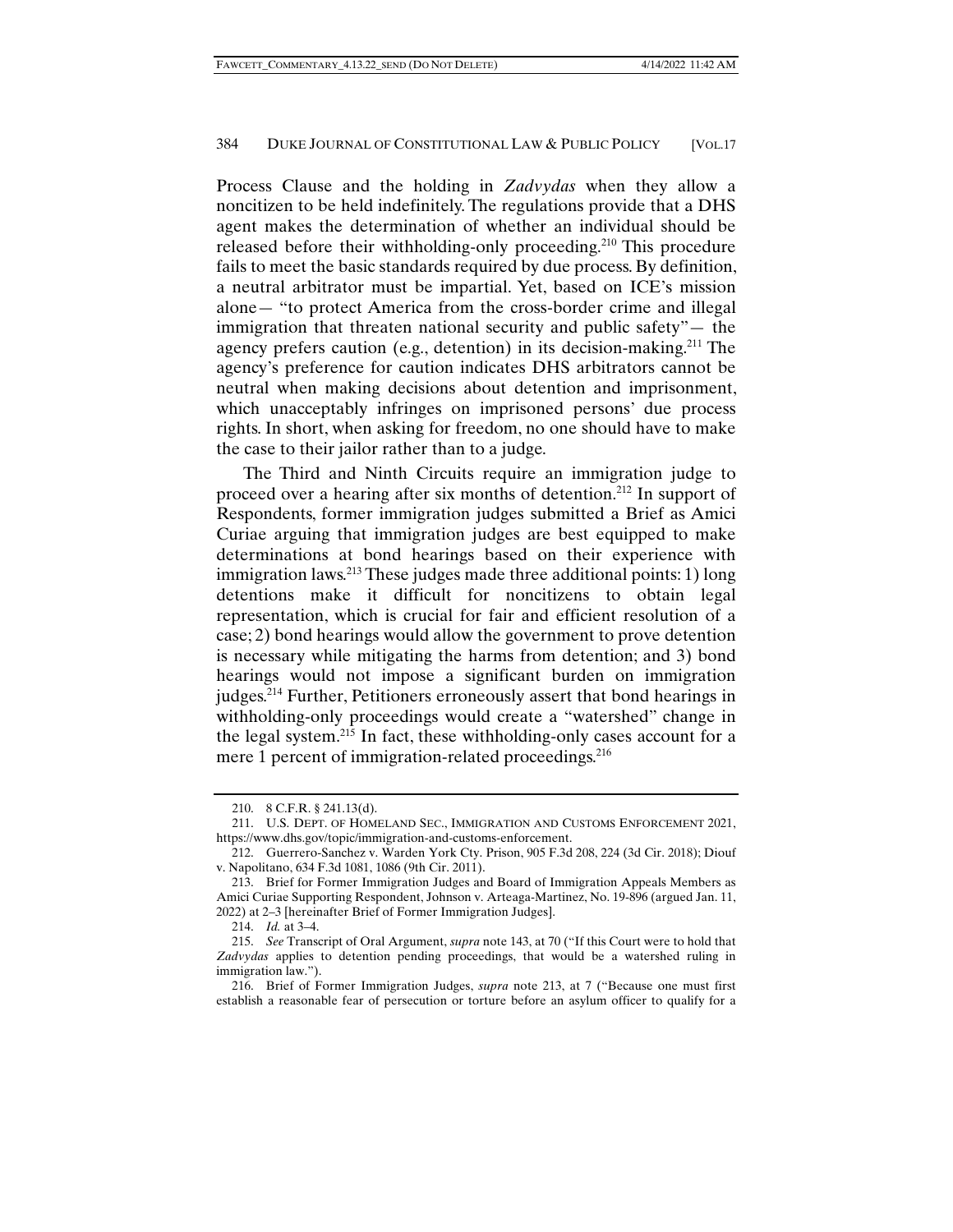The DHS regulations also wrongly invert the standard of proof, placing the burden on the detained noncitizen to request review by a DHS agent. This situation ignores the reality that a noncitizen faces practical issues while detained. Noncitizens in detention are significantly less likely to obtain counsel than their released counterparts, negatively impacting them in the process: Only 14 percent of those in detention obtain a lawyer, while those who are ultimately released have legal representation in 66 percent of cases.217 And legal representation, as one would expect, significantly changes the outcome of a case: those who obtain legal help during their detention win in their withholding-only proceeding 21 percent of the time, compared to those without legal help only winning 2 percent of the time.<sup>218</sup>

Petitioners believe a detention is not indefinite if there is a date on the calendar for a withholding-only hearing.<sup>219</sup> But ultimately, their argument's premise falls on its back. There is no difference between an "indefinite holding" and a "holding until a withholding-only procedure takes place" when such procedure is continually delayed. Indeed, Respondent Arteaga-Martinez's hearing has already been pushed back three times.220 Further, data examining the average number of days spent in detention undermine Petitioners' assertion that these procedures happen quickly and under a six-month period.<sup>221</sup> In making their argument, Petitioners make a point in favor of Respondent: If a noncitizen does receive a withholding-only hearing and a determination within six months, the due process issue does not come

withholding-only hearing, withholding-only proceedings are relatively uncommon. In recent years, approximately 3,000 new withholding-only cases have been initiated each year, representing less than [1] percent of all new cases in immigration court. Moreover, while the total number of new immigration cases has increased significantly in recent years, the number of withholding-only proceedings has held steady.").

 <sup>217.</sup> AMERICAN IMMIGRATION COUNSEL AND NATIONAL IMMIGRANT JUSTICE CENTER, THE DIFFERENCE BETWEEN ASYLUM AND WITHHOLDING OF REMOVAL 6 (2020) ("A 2016 study revealed that just 14 percent of individuals held in detention managed to hire counsel, compared to 66 percent of individuals whose cases proceeded outside of detention.").

 <sup>218.</sup> *Id.*

 <sup>219.</sup> *See* Transcript of Oral Argument, *supra* note 143, at 17 ("Our position is that *Zadvydas* is limited to . . . open-ended detention. *Zadvydas* does not apply to detention pending a proceeding.").

 <sup>220.</sup> *See* Brief for Respondent, *supra* note 17, at 10–11 (noting that the hearing was first postponed before his release date, then rescheduled to August 2021, and then pushed back further to May 2023).

 <sup>221.</sup> David Hausman, *Fact-Sheet: Withholding-Only Cases and Detention*, ACLU IMMIGRANT'S RIGHTS PROJECT, Apr. 19, 2015 at 2 (showing that days in detention can span from an average of 114 days in the most simple of scenarios to an average of 1,065 days in the most complicated).